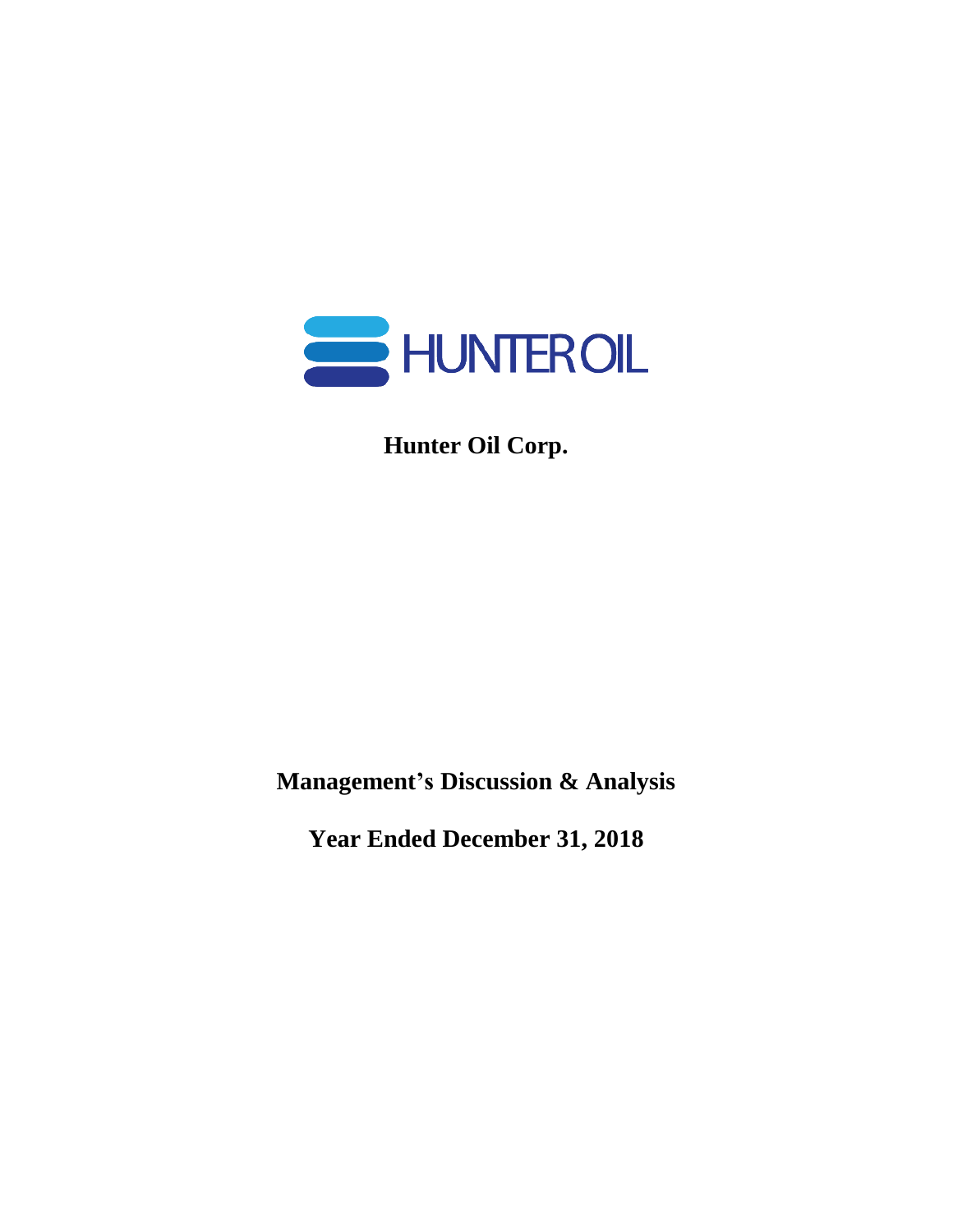## **DATE AND BASIS OF INFORMATION**

Hunter Oil Corp. (the "Company") is incorporated in British Columbia, Canada and is engaged in the business of acquiring and developing crude oil and natural gas properties.

The Company's head office is located at Suite 940, 1040 West Georgia Street, Vancouver, British Columbia, V6E 4H1, Canada. Common shares of the Company are listed on the TSX Venture Exchange under the symbol "HOC" and quoted on the Over the Counter marketplace ("OTCQX") under the symbol "HOILF." Additional information relating to the Company can be found on the SEDAR website at www.sedar.com.

Until August 31, 2018, the Company was engaged in the operation of crude oil and natural gas properties in the Permian Basin in eastern New Mexico, United States. On that date, the Company closed a Purchase and Sale and Share Purchase Agreement with Pacific Energy Development Corp. ("Purchaser") in which certain subsidiaries of the Company sold (the "Transaction") substantially all the Company's oil and gas operations and related assets (the "Assets") located in the Permian Basin, eastern New Mexico. The Purchaser also agreed to assume all retirement obligations associated with the Assets.

The Company is actively seeking to locate, evaluate and where advisable negotiate to acquire interests in oil and gas properties, or pursue other business opportunities in the oil and gas industry. There is no guarantee that the Company will be able to identify suitable oil and gas prospects, or that the Company will be able to negotiate acceptable terms for any prospects that it identifies. The TSX Venture Exchange may transfer the Company to the NEX, a separate board of the Exchange, if the Company fails to meet ongoing minimum listing requirements.

## **Liquidity and Going Concern**

The consolidated financial statements were prepared on the basis that the Company will continue to operate as a going concern, which assumes that the Company will be able to realize its assets and discharge its liabilities in the normal course of business for the twelve-month period following the date of these consolidated financial statements. The Company has an accumulated deficit of \$119.5 million and a working capital of \$1.6 million as at December 31, 2018.

Although the Company has no current operations nor remaining assets, the board of directors is actively seeking a transaction(s) whereby it will continue as a going concern. Therefore, the financial statements were presented on a going concern basis of accounting.

The consolidated financial statements do not reflect the adjustments to the carrying values of assets and liabilities and the reported expenses and balance sheet classifications that would be necessary were the going concern assumption deemed to be inappropriate. These adjustments could be material.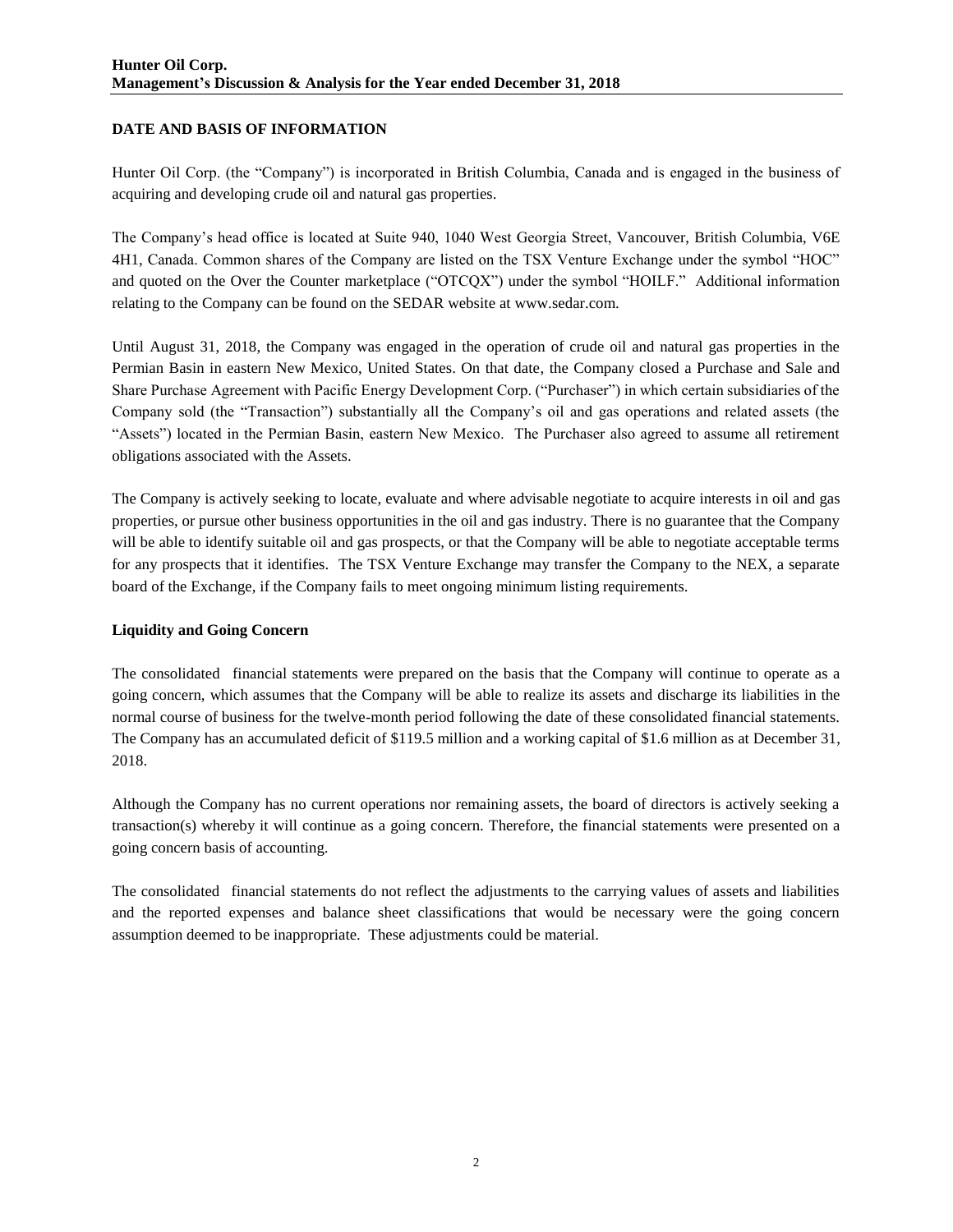## **Basis of Presentation**

The following Management's Discussion and Analysis ("MD&A") is dated April 8, 2019, and should be read in conjunction with the Company's consolidated financial statements and related notes for the year ended December 31, 2018, as well as the consolidated financial statements and related notes, and MD&A for the year ended December 31, 2017. The referenced consolidated financial statements have been prepared by management and approved by the Company's Board of Directors. Unless otherwise noted, all financial information presented herein has been prepared in accordance with International Financial Reporting Standards ("IFRS") as issued by the International Accounting Standards Board ("IASB").

All financial information is in US dollars, unless otherwise indicated.

## **Non-IFRS Financial Measures**

Certain financial measures in this MD&A, namely netback, lifting costs and EBITDA, are not prescribed, do not have a standardized meaning defined by IFRS and, therefore, may not be comparable with the calculation of similar measures by other companies.

EBITDA is a non-IFRS measure that refers to income (loss) before interest, income taxes, depletion, depreciation, amortization, accretion and other non-cash items that impact the income statement such as stock-based compensation and gains or losses from asset sales, foreign currency translations and impairments.

Netbacks are non-IFRS measures used by the Company as key indicators of performance and are not intended to represent operating profit nor should they be viewed as an alternative to cash flow provided by operating activities, net earnings or other measures of financial performance calculated in accordance with IFRS. A netback is a per barrel or thousand cubic feet (mcf) computation determined by deducting royalties, production expenses, transportation and selling expenses from the oil or gas sales price to measure the average net cash received from the barrels or mcf sold. Lifting costs are non-IFRS measures that include all production costs necessary to produce oil or gas, excluding severance taxes.

Please refer to the Abbreviations and Definitions section at the end of this document which lists abbreviations and definitions commonly referred to in the energy business and which may be used in this MD&A.

## **BUSINESS OVERVIEW**

## **Overview of Year Ended December 31, 2018**

**Crude Oil Business Segment.** The Company has one reportable business segment, development of crude oil and natural gas properties. Following the sale of substantially all the Company's oil and gas properties pursuant to the Transaction, the Company's operations consist primarily of activities and expenses related to evaluating future potential asset acquisitions.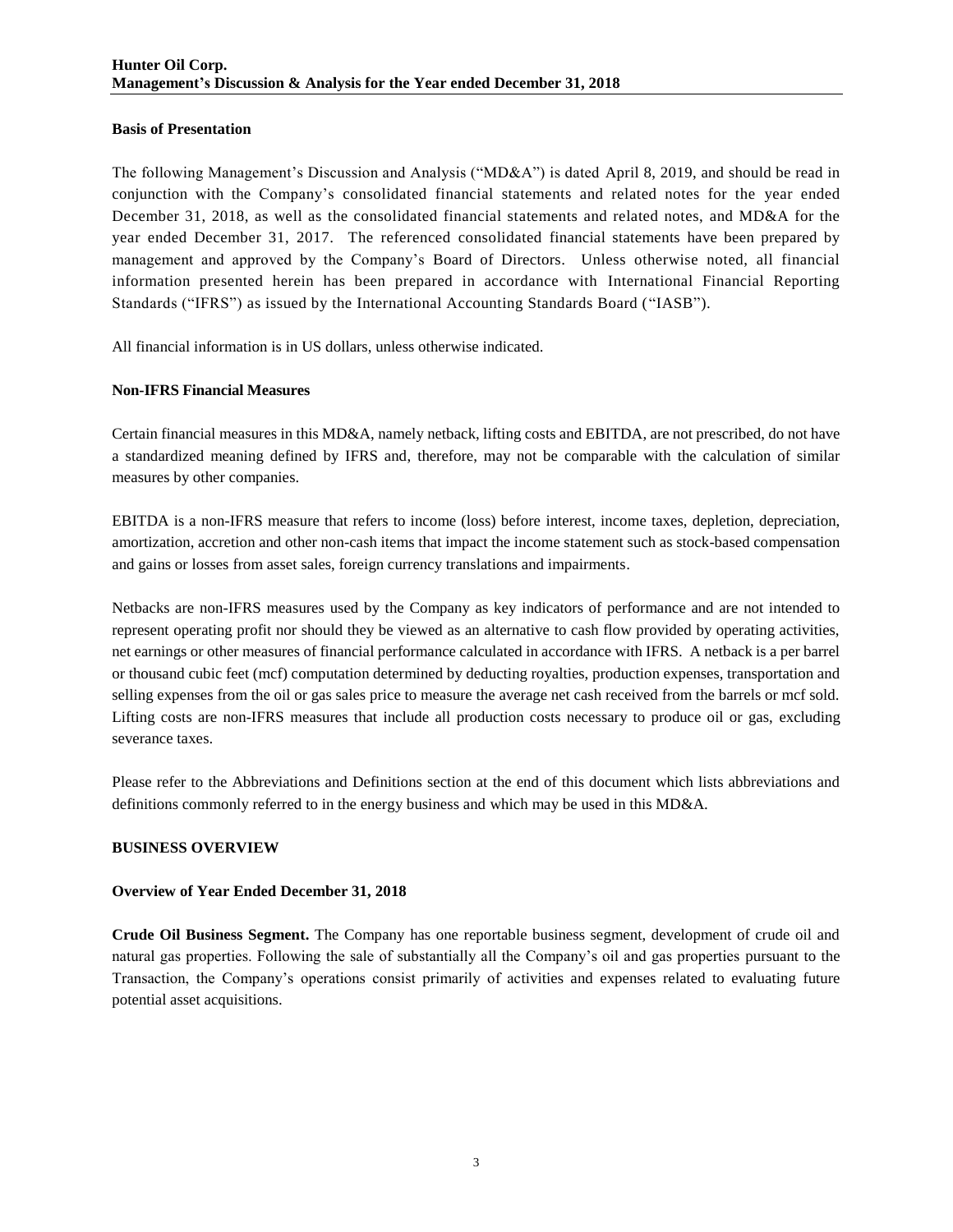**Subsidiaries and Operations.** The operations of the Company include Hunter Oil Corp. (the Parent Company) and its wholly-owned subsidiaries. The following table lists the Company's principal operating subsidiaries, their jurisdiction of incorporation, and its percentage ownership of their voting securities as of the date of this report:

| <b>Subsidiary Name</b>         | <b>Jurisdiction</b> | <b>Ownership 2018</b> | Ownership 2017 |
|--------------------------------|---------------------|-----------------------|----------------|
| Hunter Oil Management Corp.    | Florida, USA        | 100%                  | 100%           |
| Hunter Ventures Corp.          | Delaware, USA       | 100%                  | 100%           |
| Hunter Oil Resources Corp.     | Delaware, USA       | 100%                  | 100%           |
| Hunter Oil Production Corp.    | Florida, USA        | 100%                  | 100%           |
| Ridgeway Arizona Oil Corp. (1) | Arizona USA         | $0\%$                 | 100%           |
| EOR Operating Company (1)      | Texas, USA          | $0\%$                 | 100%           |
| Milnesand Minerals Inc. (2)    | Delaware, USA       | 100%                  | 100%           |
| Chaveroo Minerals Inc. (2)     | Delaware, USA       | 100%                  | 100%           |
| Hunter Ranch Corp.             | Delaware, USA       | 100%                  | 100%           |

(1) Results of discontinued operations included to August 31, 2018. Subsidiaries sold as disposal of discontinued operations.

(2) Results of discontinued operations. Assets and liabilities of each subsidiary sold as part of discontinued operations.

#### **OVERALL PERFORMANCE**

#### **Consolidated Statements of Operations and Comprehensive Loss:**

| (In thousands of US dollars)                                                                                                                                                                                                                                                                                                                                                                                                                                                                                                                                                                                                                                                                                                                                                                      | <b>Three Months Ended</b> | December 31, | <b>Year Ended</b><br>December 31, |    |         |    |         |  |  |
|---------------------------------------------------------------------------------------------------------------------------------------------------------------------------------------------------------------------------------------------------------------------------------------------------------------------------------------------------------------------------------------------------------------------------------------------------------------------------------------------------------------------------------------------------------------------------------------------------------------------------------------------------------------------------------------------------------------------------------------------------------------------------------------------------|---------------------------|--------------|-----------------------------------|----|---------|----|---------|--|--|
|                                                                                                                                                                                                                                                                                                                                                                                                                                                                                                                                                                                                                                                                                                                                                                                                   | 2018                      |              | 2017                              |    | 2018    |    | 2017    |  |  |
| Revenues                                                                                                                                                                                                                                                                                                                                                                                                                                                                                                                                                                                                                                                                                                                                                                                          |                           |              |                                   |    |         |    |         |  |  |
| Oil and gas sales                                                                                                                                                                                                                                                                                                                                                                                                                                                                                                                                                                                                                                                                                                                                                                                 | \$                        | \$           |                                   | \$ |         | \$ |         |  |  |
| Less royalties                                                                                                                                                                                                                                                                                                                                                                                                                                                                                                                                                                                                                                                                                                                                                                                    |                           |              |                                   |    |         |    |         |  |  |
| Revenues, net of royalties                                                                                                                                                                                                                                                                                                                                                                                                                                                                                                                                                                                                                                                                                                                                                                        |                           |              |                                   |    |         |    |         |  |  |
| Expenses                                                                                                                                                                                                                                                                                                                                                                                                                                                                                                                                                                                                                                                                                                                                                                                          |                           |              |                                   |    |         |    |         |  |  |
| General and administrative                                                                                                                                                                                                                                                                                                                                                                                                                                                                                                                                                                                                                                                                                                                                                                        | 56                        |              | 190                               |    | 381     |    | 337     |  |  |
| Management fees and consulting                                                                                                                                                                                                                                                                                                                                                                                                                                                                                                                                                                                                                                                                                                                                                                    | 126                       |              | 244                               |    | 360     |    | 573     |  |  |
| Other, net                                                                                                                                                                                                                                                                                                                                                                                                                                                                                                                                                                                                                                                                                                                                                                                        | 5                         |              | 1                                 |    | 54      |    |         |  |  |
| Stock-based compensation                                                                                                                                                                                                                                                                                                                                                                                                                                                                                                                                                                                                                                                                                                                                                                          | 176                       |              |                                   |    | 200     |    |         |  |  |
| Foreign currency translation (gain) loss                                                                                                                                                                                                                                                                                                                                                                                                                                                                                                                                                                                                                                                                                                                                                          | 80                        |              | (14)                              |    | 60      |    | 6       |  |  |
| Total expenses                                                                                                                                                                                                                                                                                                                                                                                                                                                                                                                                                                                                                                                                                                                                                                                    | 443                       |              | 421                               |    | 1,055   |    | 916     |  |  |
| Net loss from continuing operations                                                                                                                                                                                                                                                                                                                                                                                                                                                                                                                                                                                                                                                                                                                                                               | \$<br>(443)               | \$           | (421)                             | S  | (1,055) | \$ | (916)   |  |  |
| <b>Discontinued Operations</b>                                                                                                                                                                                                                                                                                                                                                                                                                                                                                                                                                                                                                                                                                                                                                                    | (146)                     |              | (552)                             |    | (4,661) |    | (2,270) |  |  |
| Net loss comprehensive loss for the period                                                                                                                                                                                                                                                                                                                                                                                                                                                                                                                                                                                                                                                                                                                                                        | \$<br>(589)               | \$           | (973)                             | \$ | (5,716) | \$ | (3,186) |  |  |
| Loss per share continuing operations - basic and diluted                                                                                                                                                                                                                                                                                                                                                                                                                                                                                                                                                                                                                                                                                                                                          | \$<br>(0.03)              | \$           | (0.05)                            | \$ | (0.09)  | \$ | (0.11)  |  |  |
| Loss per share discontinued operations - basic and diluted                                                                                                                                                                                                                                                                                                                                                                                                                                                                                                                                                                                                                                                                                                                                        | (0.01)                    |              | (0.07)                            |    | (0.38)  |    | (0.28)  |  |  |
| Total                                                                                                                                                                                                                                                                                                                                                                                                                                                                                                                                                                                                                                                                                                                                                                                             | \$<br>(0.04)              | \$           | (0.12)                            | \$ | (0.47)  | \$ | (0.39)  |  |  |
| As previously noted, on August 31, 2018, certain subsidiaries of the Company sold substantially all the Company's<br>oil and gas operations and related assets, for an aggregate total proceeds of \$21.5 million. The Purchaser also agreed<br>to assume all retirement obligations associated with the Assets. As a result of the sale, the results from operations of<br>the Assets have been presented as discontinued operations. A summary of the results of operations up to the close of<br>the Transaction are presented below. All other discussions and references herein to operations and expenses of the<br>Company solely relate to the continuing operations of the Company. Accordingly, all comparative figures have been<br>reclassified to reflect the continuing operations. |                           |              |                                   |    |         |    |         |  |  |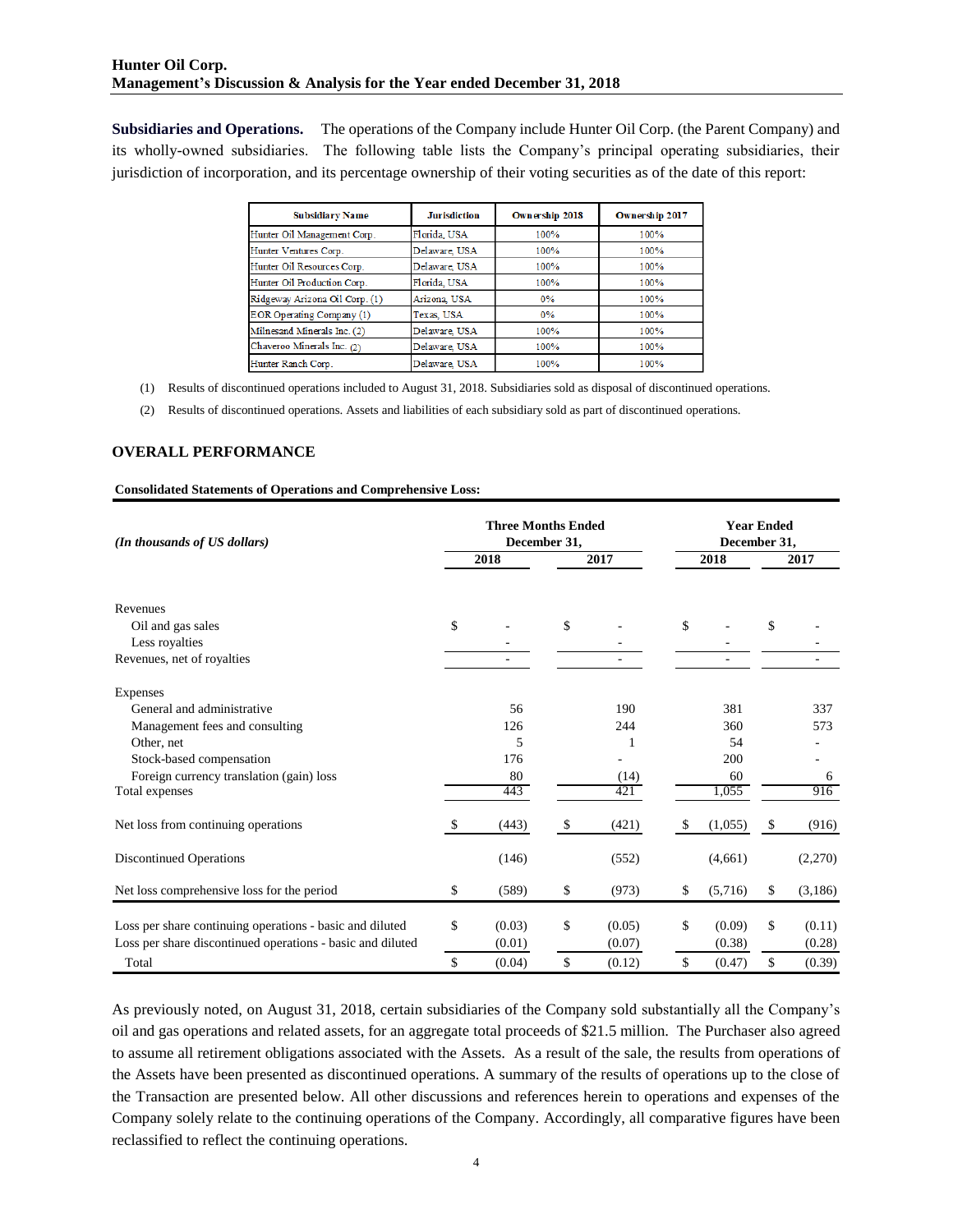# **DISCUSSION OF OPERATIONS**

## **Discontinued Operations**

A summary of the results of discontinued operations included in the years ended December 31, 2018 and 2017 is presented below.

The gain/loss on discontinued operations consists of the following:

|                                                     | Year Ended<br>December 31, 2018 |  |  |  |  |  |
|-----------------------------------------------------|---------------------------------|--|--|--|--|--|
| Proceeds on sale                                    | \$<br>21,547                    |  |  |  |  |  |
| Net book value of assets sold & liabilities assumed | 33,930                          |  |  |  |  |  |
| Provisions for asset retirement obligation          | (12,309)                        |  |  |  |  |  |
| Net asset value                                     | 21,621                          |  |  |  |  |  |
| Loss on sale of assets                              | 74)                             |  |  |  |  |  |

The results of discontinued operations are as follows:

|                                           | Year Ended |         |      |         |  |
|-------------------------------------------|------------|---------|------|---------|--|
|                                           |            |         |      |         |  |
|                                           |            | 2018    | 2017 |         |  |
| <b>Revenues</b>                           |            |         |      |         |  |
| Oil and gas sales                         | \$         | 1,348   | \$   | 1,538   |  |
| Less: Royalties                           |            | (302)   |      | (321)   |  |
| Revenues, net of royalties                |            | 1,046   |      | 1,217   |  |
| <b>Expenses</b>                           |            |         |      |         |  |
| Operating and production costs            |            | 639     |      | 1,027   |  |
| Workover expenses                         |            | 225     |      | 49      |  |
| General and administrative                |            | 2,484   |      | 1,377   |  |
| Loss on disposition of assets             |            |         |      | 35      |  |
| Depreciation and depletion                |            | 415     |      | 558     |  |
| Accretion                                 |            | 277     |      | 441     |  |
| Other, net                                |            | 50      |      |         |  |
| Stock-based compensation                  |            | 532     |      |         |  |
| <b>Impairment</b> loss                    |            | 1,011   |      |         |  |
| <b>Total expenses</b>                     |            | 5,633   |      | 3,487   |  |
| <b>Net loss</b>                           | \$         | (4,587) | \$   | (2,270) |  |
| <b>Loss from Discontinued Operations:</b> |            |         |      |         |  |
| Results from discontinued operations      | \$         | (4,587) |      |         |  |
| Loss on disposal of assets                |            | (74)    |      |         |  |
| Loss from discontinued operations         | \$         | (4,661) |      |         |  |
|                                           |            |         |      |         |  |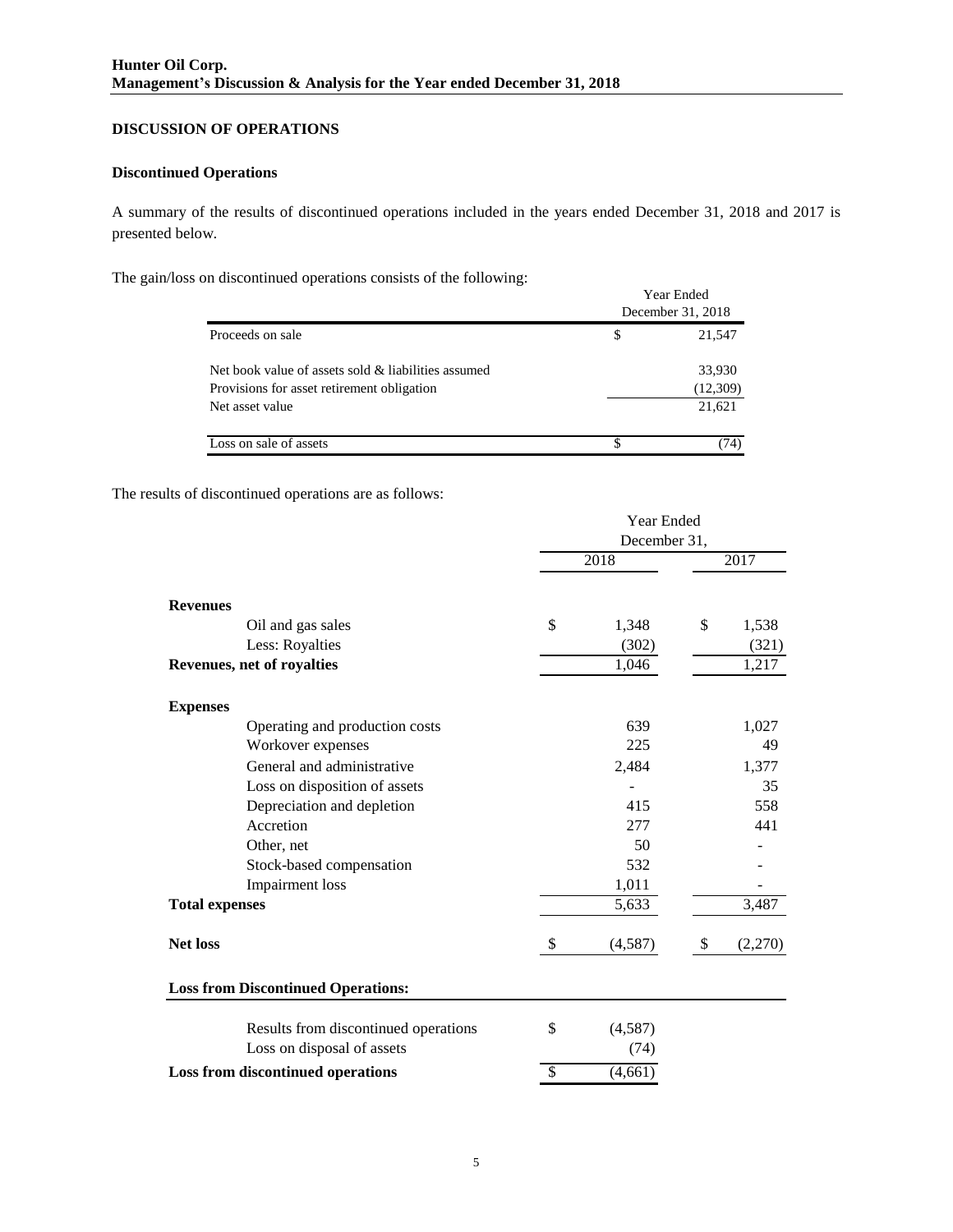## **General & Administrative**

|                                           | Year Ended |      |      |     |  |  |
|-------------------------------------------|------------|------|------|-----|--|--|
|                                           |            | 2018 | 2017 |     |  |  |
| Accounting and tax                        |            | 94   | \$   | 56  |  |  |
| Insuance                                  |            | 37   |      | 6   |  |  |
| Legal                                     |            | 77   |      | 61  |  |  |
| Office & General                          |            | 47   |      | 6   |  |  |
| Public company                            |            | 67   |      | 35  |  |  |
| Software & IT                             |            | -    |      | 21  |  |  |
| Travel                                    |            | 59   |      | 152 |  |  |
| Total General and Administrative Expenses | ◡          | 381  | \$   | 337 |  |  |

General and administrative expenses for the periods ended December 31, 2018 and 2017, were as follows:

General and administrative expenses increased approximately \$0.05 million to \$0.38 million for the year ended December 31, 2018, when compared to the same twelve months in 2017. The increase in expenses is primarily due to increases in legal and public company costs, partially offset by reduced travel expenses. General and administrative expenses were \$0.06 million and \$0.19 million for the quarters ended December 31, 2018 and 2017, respectively.

## **Stock-Based Compensation**

Stock-based compensation expense is a non-cash expense that is based on the fair values of stock options granted and amortized over the vesting periods of the options. During the year ended December 31, 2018, the Company recognized approximately \$0.07 million in stock-based compensation expense (being the aggregate of all stock-based compensation between continuing and discontinued operations) on the options that vested during the year. The compensation expense was based on the estimated fair value of the options on the grant date in accordance with the fair value method of accounting for stock-based compensation.

In addition, the Company entered into agreements to cancel certain outstanding stock options in connection with the Transaction. The cancellation constitutes a share-based payment and as a result any cash payments made in excess of the previously vested and expensed stock-based compensation were expensed. The Company recorded an expense of \$0.02 million in relation to cash settlements of stock options in excess of their fair value, as at the settlement date, for the year ended December 31, 2018. As the settlement related to the sold operations, these amounts have been included in discontinued operations.

## **Foreign Exchange Gain (Loss)**

The Company's functional currency and presentational currency, as determined under International Accounting Standard ("IAS") 21, *The Effects of Changes in Foreign Exchange Rates*, is the United States dollar. All of the Company's operating expenses and capital expenditures are paid in the United States dollar except for the revenue and expenses of the Canadian parent company and all historical equity issuances of the Canadian parent which are denominated in Canadian dollars. There will continue to be an impact from currency translation and exchange gains and losses, but we believe this translation will have a small impact on our financial results. The average Canadian/US dollar exchange rate was \$0.77 for both of the years ended December 31, 2018 and 2017.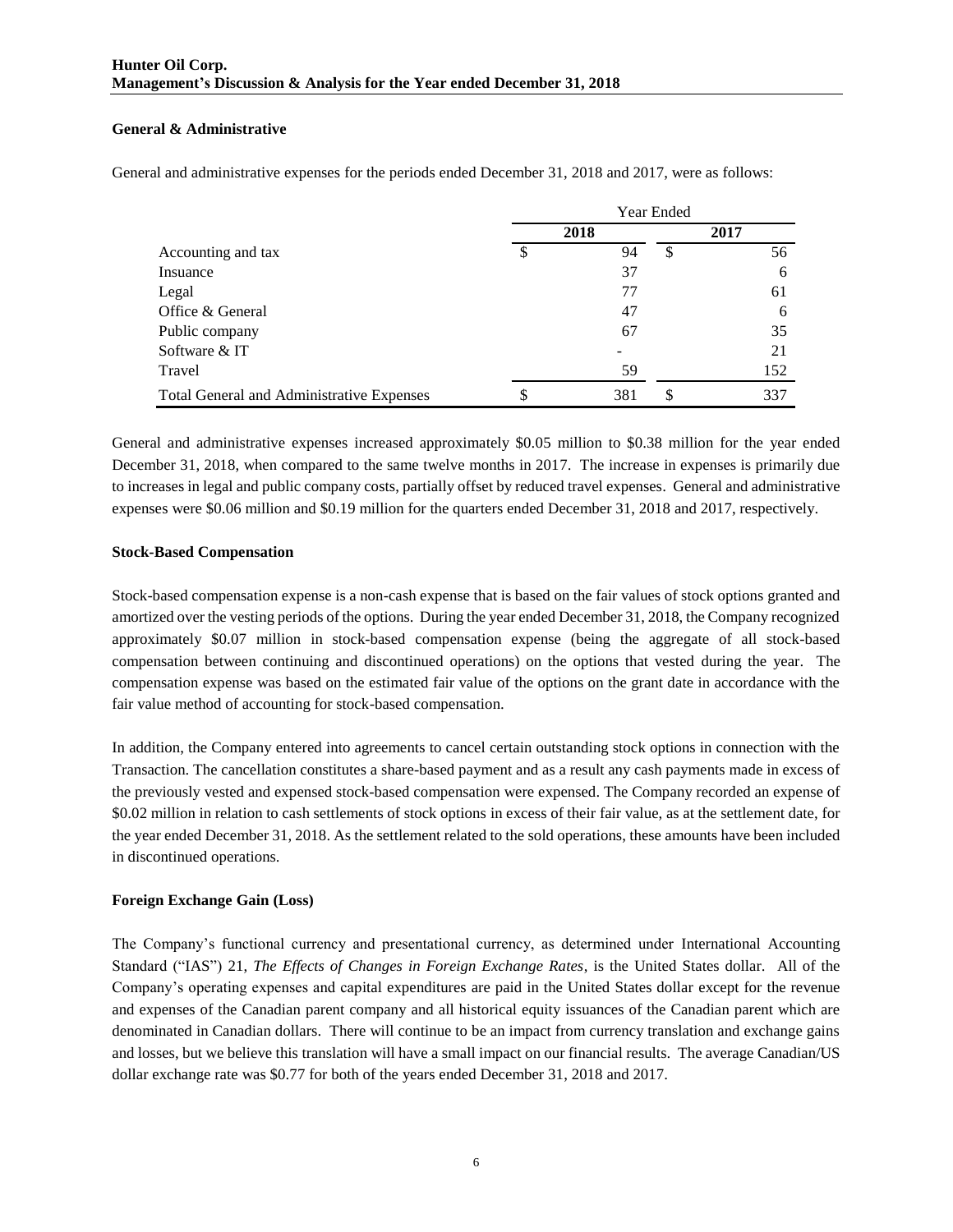|                                          |              | <b>Three Months Ended</b> |  | <b>Year Ended</b>        |  |              |  |         |  |  |
|------------------------------------------|--------------|---------------------------|--|--------------------------|--|--------------|--|---------|--|--|
| (In thousands of US Dollars)             | December 31, |                           |  |                          |  | December 31, |  |         |  |  |
|                                          |              | 2018                      |  | 2017                     |  | 2018         |  | 2017    |  |  |
| Net comprehensive loss                   |              | (589).                    |  | (973)                    |  | (5,716)      |  | (3,186) |  |  |
| Adjustments:                             |              |                           |  |                          |  |              |  |         |  |  |
| Loss from discontinued operations        |              | 146                       |  | 552                      |  | 4.661        |  | 2,270   |  |  |
| Financing costs and other, net           |              |                           |  |                          |  | 54           |  |         |  |  |
| Stock-based compensation                 |              | 176                       |  | $\overline{\phantom{0}}$ |  | 200          |  |         |  |  |
| Foreign currency translation (gain) loss |              | 80                        |  | (14)                     |  | 60           |  |         |  |  |
| <b>EBITDA</b>                            |              | (182)                     |  | (434)                    |  | (741)        |  | (910)   |  |  |

## **Earnings before Interest, Taxes, Depreciation, Depletion and Amortization (EBITDA) Reconciliation**

## **LIQUIDITY AND CAPITAL RESOURCES**

On March 13, 2018, the Company closed a non-brokered private placement of 5,000,000 common shares of the Company at a price of C\$0.40 per share to raise gross proceeds of C\$2.0 million (USD \$1.54 million).

The Company had unrestricted cash balances of \$1.7 million and \$0.08 million, as of December 31, 2018 and 2017 respectively. Following the sale of its discontinued operations, the Company has \$1.6 million of working capital available as of December 31, 2018. During the year ended December 31, 2018, the Company declared a capital distribution of \$16.58 million at a price of \$1.25 per share.

The Company has sufficient cash to fund its current operations; however, the Company anticipates that additional property acquisitions or business development will require additional funding. The Company will consider all available sources of financing to develop such projects, including equity, bank and mezzanine debt, asset sales and joint venture arrangements.

While the consolidated financial statements were prepared on the basis that the Company will continue to operate as a going concern, which assumes that the Company will be able to realize its assets and discharge its liabilities in the normal course of business for the twelve-month period following the date of these consolidated financial statements, certain conditions and events cast significant doubt on the validity of this assumption. For the year ended December 31, 2018, the Company had negative cash flows from continuing operations of approximately \$1.2 million and, at December 31, 2018, an accumulated deficit of approximately \$119 million. The Company also expects to incur further losses during the future development of its business. The Company's ability to continue as a going concern is dependent upon its ability identify a suitable target business or assets to generate profitable operations and to obtain additional funding from loans or equity financings or through other arrangements. Although the Company has been successful in obtaining financing, there is no assurance that it will be able to obtain adequate financing in the future or that such financing will be on terms acceptable to the Company.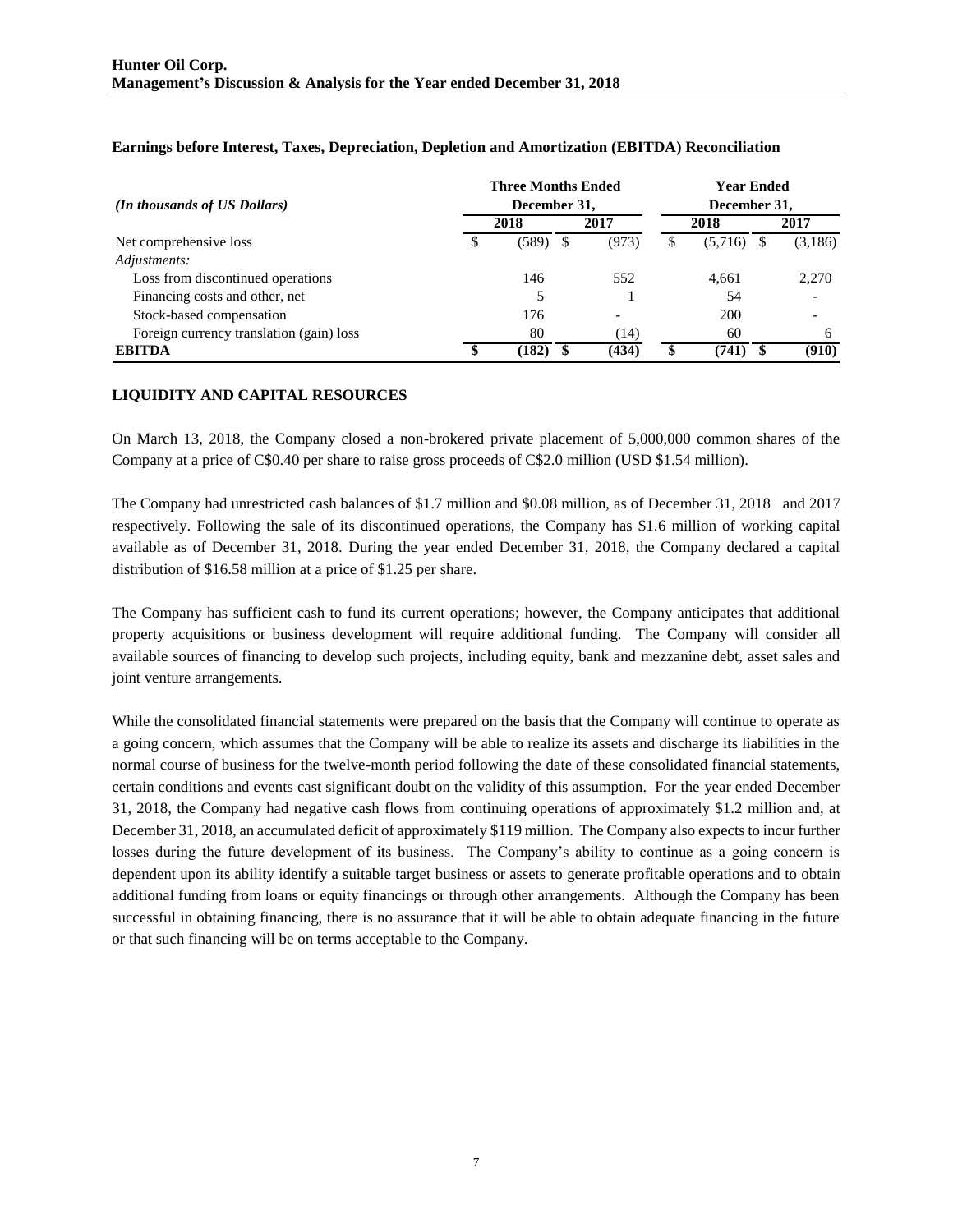## **QUARTERLY RESULTS OF OPERATIONS AND SELECT FINANCIAL DATA**

#### **Summary of Quarterly Information:**

#### **Quarterly Revenue, Loss and Earnings Per Share:**

| (In thousands except per share amounts)    |      |                          |  |                                     |   |                          |      |                          |              |                    |  |                          |  |                    |  |                          |
|--------------------------------------------|------|--------------------------|--|-------------------------------------|---|--------------------------|------|--------------------------|--------------|--------------------|--|--------------------------|--|--------------------|--|--------------------------|
|                                            | 2017 |                          |  |                                     |   |                          | 2018 |                          |              |                    |  |                          |  |                    |  |                          |
|                                            |      | First                    |  | Second                              |   | <b>Third</b>             |      | Fourth                   |              | <b>First</b> $(1)$ |  | Second (1)               |  | <b>Third</b> $(1)$ |  | Fourth                   |
| Revenues                                   | ж.   | $\overline{\phantom{a}}$ |  | $\overline{\phantom{a}}$            |   | $\overline{\phantom{a}}$ |      | $\overline{\phantom{a}}$ |              | ۰.                 |  | $\overline{\phantom{0}}$ |  | -                  |  | $\overline{\phantom{0}}$ |
| Revenues (from discontinued operations) \$ |      | 457                      |  | 347                                 | S | 381                      | S    | 353                      |              | 457                |  | 509                      |  | 383.               |  |                          |
| Net comprehensive loss                     | \$   | (945) S                  |  | $(663)$ \$                          |   | $(605)$ \$               |      | (973)                    | \$           |                    |  | $(708)$ \$ $(1,753)$ \$  |  | $(2.666)$ \$       |  | (589)                    |
| Per share - basic                          | \$   |                          |  | $(0.12)$ \$ $(0.08)$ \$ $(0.07)$ \$ |   |                          |      | (0.12)                   | \$           | $(0.08)$ \$        |  | $(0.13)$ \$              |  | $(0.20)$ \$        |  | (0.04)                   |
| Per share - diluted                        | S    | $(0.12)$ S               |  | $(0.08)$ \$                         |   | $(0.07)$ \$              |      | (0.12)                   | <sup>S</sup> | $(0.08)$ \$        |  | $(0.13)$ \$              |  | $(0.20)$ \$        |  | (0.04)                   |

(1) Revenues from discontinued operations for 2018 quarterly periods have been reclassified to reflect the presentation in the Company's annual audited consolidated financial statements.

#### **Selected Annual Information**

The following information is presented from annual information in the Company's audited audited financial statements for the periods indicated and prepared on the basis of the accounting principles effective for such period, as indicated:

| (In thousands except per share amounts)             | Year Ended December 31, <sup>(1)</sup> |         |    |         |      |         |  |  |  |  |
|-----------------------------------------------------|----------------------------------------|---------|----|---------|------|---------|--|--|--|--|
|                                                     |                                        | 2018    |    | 2017    | 2016 |         |  |  |  |  |
| Revenues                                            |                                        |         |    |         |      |         |  |  |  |  |
| <b>Continung Operations</b>                         | \$                                     |         | \$ |         | \$   |         |  |  |  |  |
| <b>Discontinued Operations</b>                      |                                        | 1,348   |    | 1,538   |      | 1,415   |  |  |  |  |
| <b>Total Revenues</b>                               | \$                                     | 1,348   | \$ | 1,538   | \$   | 1,415   |  |  |  |  |
| Net comprehensive loss                              |                                        |         |    |         |      |         |  |  |  |  |
| <b>Continuing Operations</b>                        | \$                                     | (1,055) | \$ | (916)   | \$   | (1,008) |  |  |  |  |
| <b>Discontinued Operations</b>                      |                                        | (4,661) |    | (2,270) |      | (2,963) |  |  |  |  |
| Net comprehensive loss                              | $\mathbb{S}$                           | (5,716) | \$ | (3,186) | \$   | (3,971) |  |  |  |  |
| Net loss per common share - basis and fully diluted |                                        |         |    |         |      |         |  |  |  |  |
| <b>Continuing Operations</b>                        | \$                                     | (0.09)  | \$ | (0.11)  | \$   | (0.18)  |  |  |  |  |
| Discontinued Operations                             |                                        | (0.38)  |    | (0.28)  | S    | (0.52)  |  |  |  |  |
| Total net loss per common share                     | \$                                     | (0.47)  | \$ | (0.39)  | \$   | (0.70)  |  |  |  |  |
| Total assets                                        | \$                                     | 1,932   | \$ | 36,338  | \$   | 43,542  |  |  |  |  |
| Total non-current financial liabilities             | \$                                     |         | \$ | 12,751  | \$   | 17,240  |  |  |  |  |

#### **Three Year Select Financial Data:**

**(1)** The selected annual information was prepared in accordance with IFRS. Amounts are denominated in US dollars, which the Company determined under International Accounting Standard (IAS) 21 is its functional currency.

#### **Equity Transactions**

On March 13, 2018, the Company closed a non-brokered private placement of 5,000,000 common shares of the Company at a price of C\$0.40 per share to raise gross proceeds of C\$2.0 million (USD \$1.54 million). In addition, during the year the Company issued 190,000 shares on the exercise of stock options for aggregate proceeds of \$0.12 million.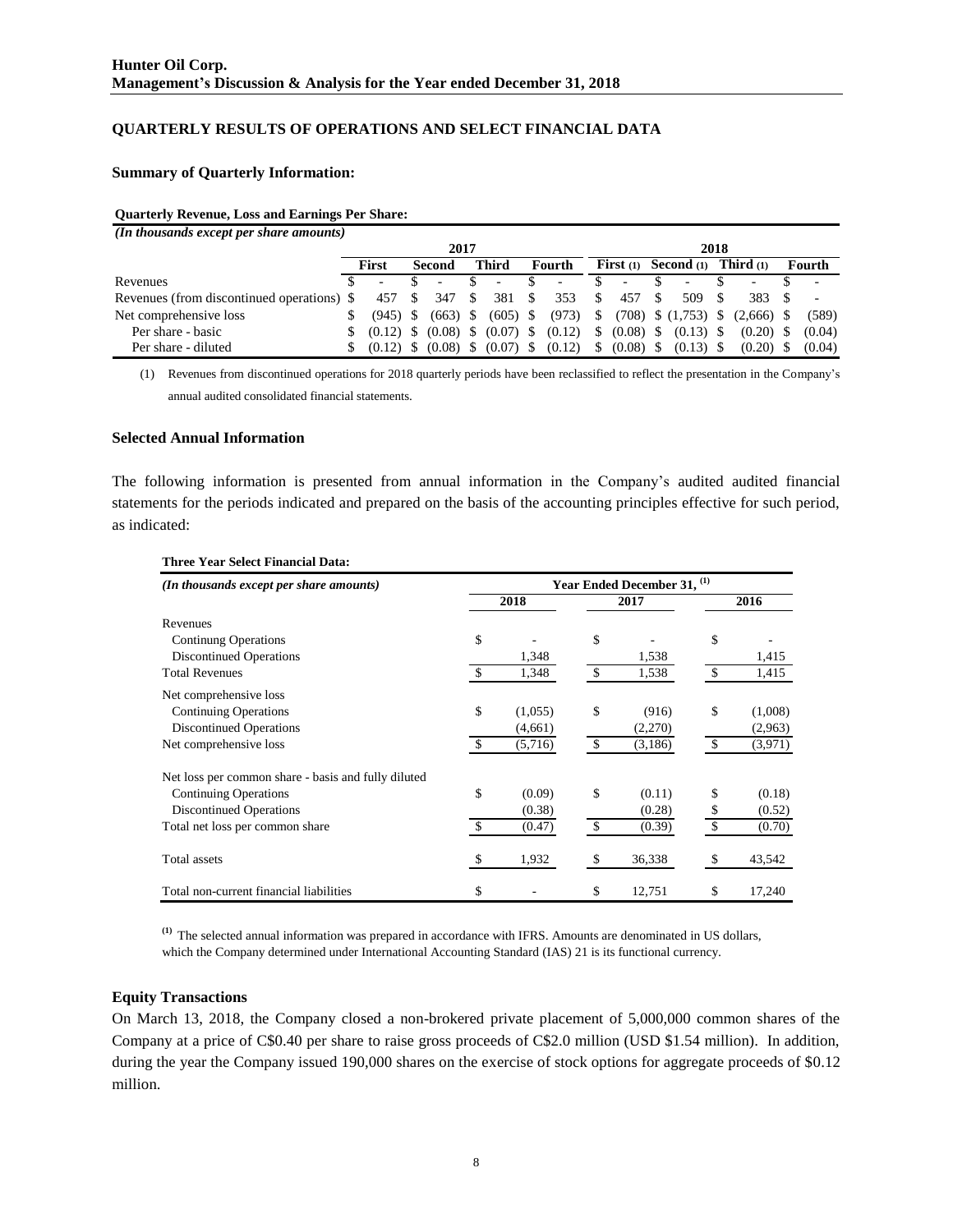During the year ended December 31, 2018, the Company declared and paid a capital distribution of \$16.58 million at a price of \$1.25 per share. As of December 31, 2018, \$0.03 million of payments remained outstanding due to uncashed payments or returned addresses. These amounts have been included in accrued liabilities as at December 31, 2018.

# **DISCLOSURE OF CONTROLS, PROCEDURES AND INTERNAL CONTROLS OVER FINANCIAL REPORTING**

As a TSX Venture Exchange issuer, the Company's officers are not required to certify the design and evaluation of operating effectiveness of the Company's disclosure controls and procedures ("DC&P") or its internal controls over financial reporting ("ICFR"). The Company maintains DC&P designed controls to ensure that information required to be disclosed in reports filed or submitted is accumulated and communicated to management, including the Chief Executive Officer and the Chief Financial Officer, as appropriate, to allow timely decisions regarding required disclosure. In addition, the Chief Executive Officer and the Chief Financial Officer have designed controls over financial reporting to provide reasonable assurance regarding the reliability of financial reporting and the preparation of consolidated financial statements for external purposes in accordance with generally accepted accounting principles. Due to its size, the small number of employees, the scope of its current operations and its limited liquidity and capital resources, there are inherent limitations on the Company's ability to design and implement on a costeffective basis the DC&P and ICFR procedures, the effect of which may result in additional risks related to the quality, reliability, transparency and timeliness of its interim filings and other reports. There have been no changes in ICFR during the year ended December 31, 2018.

## **OFF-BALANCE SHEET ARRANGEMENTS**

The Company does not have any special purpose entities nor is it party to any arrangements that would be excluded from the consolidated balance sheet.

## **RELATED PARTY TRANSACTIONS**

During the year ended December 31, 2018, the Company incurred expenses from transactions with the three related parties identified below.

## *Century Capital Management*

The Company is party to a management services agreement with Century Capital Management Ltd. ("Century"), (a company controlled by the Company's Executive Chairman). Pursuant to this management services agreement the Company incurred approximately \$0.24 million and \$0.24 million in management fees, office rent and office expenses during the years ended December 31, 2018 and 2017, respectively. On July 27, 2018, in conjunction with the closing of the sale of the Company's discontinued operations, Century agreed to terminate its management services agreement effective September 30, 2018 and agreed to accept the sum of \$0.25 million in settlement of the change of control payment due under the agreement. In addition, the Executive Chairman agreed to surrender 50,000 stock options previously granted to him. The Company currently operates under a monthly agreement with Century for \$0.02 million per month.

## *Al H. Denson*

On June 15, 2018, the Company entered into a management services agreement with its then Chief Executive Officer (Al H. Denson) to provide management consulting services for a period of two years. Compensation for services under the agreement were provided at \$0.24 million per year, payable monthly. Mr. Denson was also granted 500,000 stock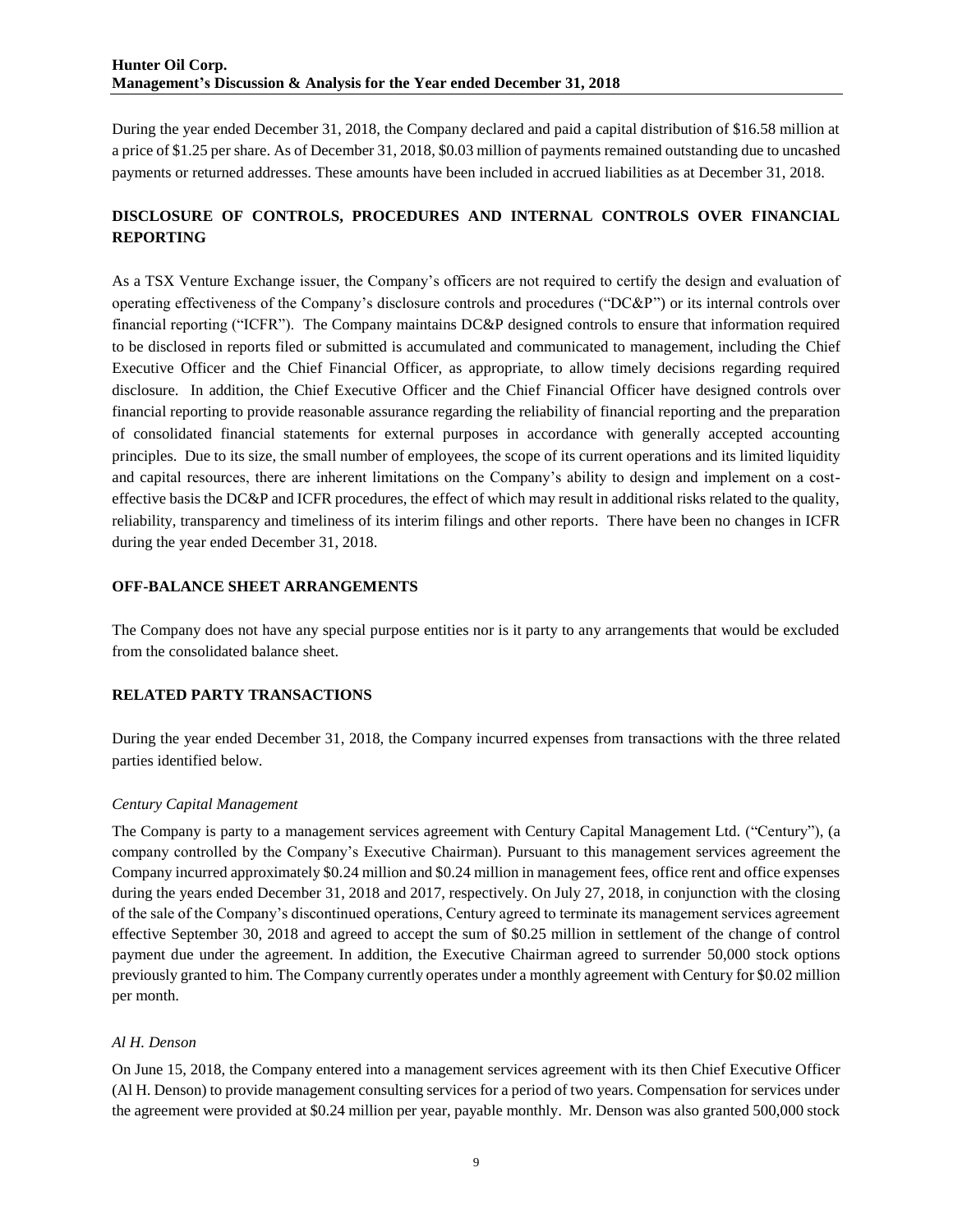options. Pursuant to the agreement, the Company incurred approximately \$0.06 million in management fees during the year ended December 31, 2018.

On July 27, 2018, in conjunction with the closing on the sale of the Company's discontinued operations, Mr. Denson agreed to terminate the management services agreement effective September 30, 2018, and to accept the sum of \$0.25 million in settlement of the certain change of control payments due under the agreement. In addition, Mr. Denson agreed to surrender 250,000 (50%) of his options. The Company subsequently entered into an agreement to purchase and cancel Mr. Denson's remaining stock options for an agreed upon amount of \$0.18 million.

#### *Mark Strawn*

On June 15, 2018, the Company entered into a management services agreement with its then Vice President (Mark Strawn) to provide management consulting services for a period of two years. Compensation for services under the agreement were provided at \$0.18 million per year, payable monthly. Mr. Strawn was also granted 250,000 stock options.

On July 27, 2018, in conjunction with the closing on the sale of the Company's discontinued operations, Mr. Strawn agreed to terminate the management service agreement effective September 30, 2018, and to accept the sum of \$0.25 million in settlement of the certain change of control payments due under the agreement. The Company subsequently entered into an agreement to purchase and cancel Mr. Strawn's 250,000 stock options for an agreed upon amount of \$0.18 million.

## **CRITICAL ACCOUNTING ESTIMATES**

Estimates and underlying assumptions are reviewed on an ongoing basis and involve significant estimation uncertainty which have a significant risk of causing adjustments to the carrying amounts of assets and liabilities. Revisions to accounting estimates are recognized in the year in which the estimates are reviewed and for any future years affected. Significant judgments, estimates and assumptions made by management in the consolidated financial statements are outlined below:

*Deferred income tax assets:* Assessing the recoverability of deferred income tax assets requires significant estimates related to expectations of future taxable income based on forecasted cash flows from operations as well as interpretations and judgements on uncertain tax positions of applicable tax laws. Such judgements include determining the likelihood of tax positions being successfully challenged by tax authorities based on information from relevant tax interpretations and tax laws. To the extent such interpretations are challenged by the tax authorities or future cash flows and taxable income differ significantly from estimates, the ability to realize deferred tax assets recorded at the balance sheet date may be compromised. Refer to Note 13 in the Company's consolidated financial statements for the year ended December 31, 2018, for further details.

*Financial instruments:* The estimated fair values of financial assets and liabilities, by their very nature, are subject to measurement uncertainty due to their exposure to credit, liquidity and market risks. The fair value of these derivatives is determined using valuation models which require assumptions concerning the amount and timing of future cash flows and discount rates. Management's assumptions rely on external observable market data, including quoted commodity prices and volatility. The resulting fair value estimates may not be indicative of the amounts realized or settled in current market transactions and, as such, are subject to measurement uncertainty.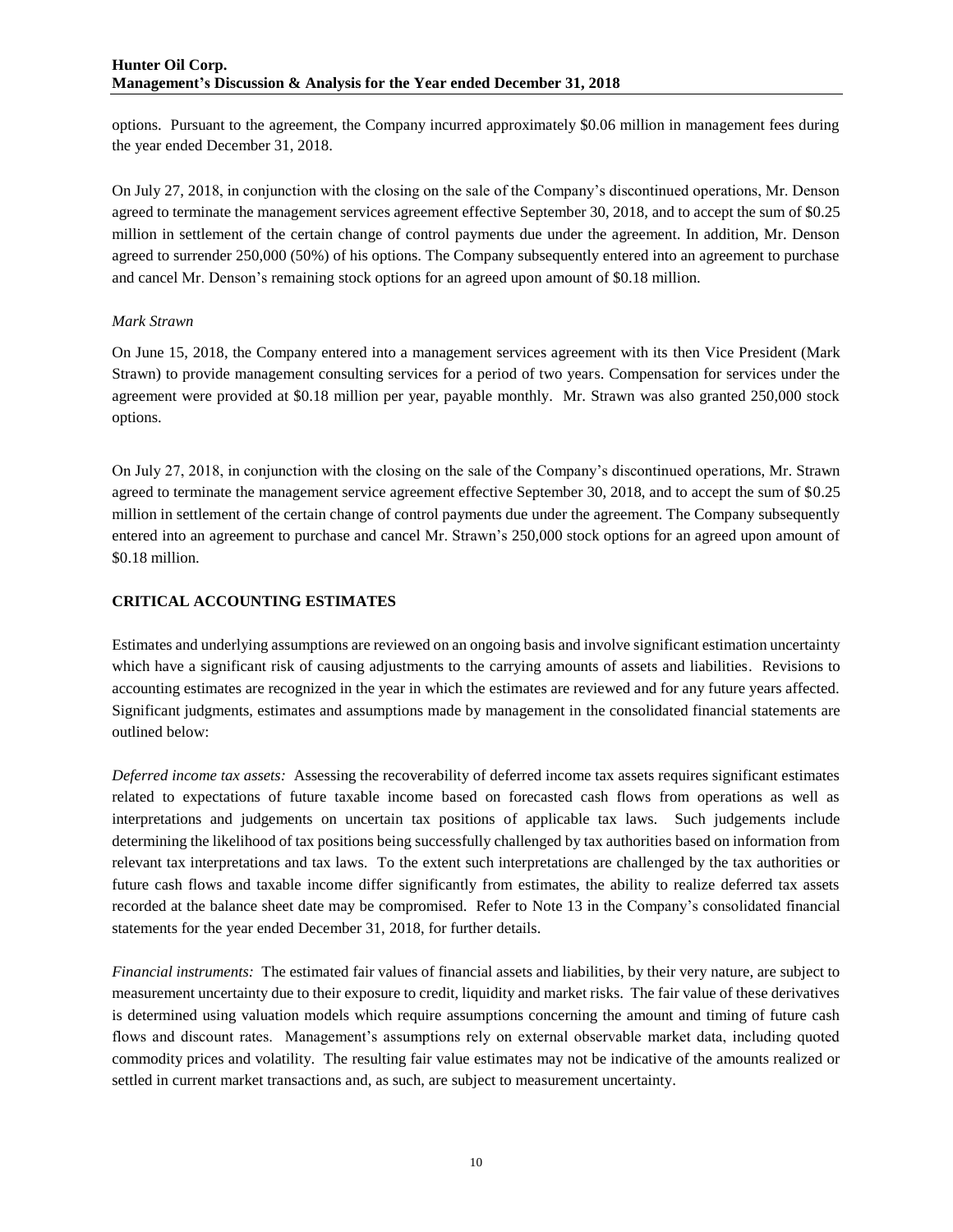## **Hunter Oil Corp. Management's Discussion & Analysis for the Year ended December 31, 2018**

*Oil and natural gas reserves:* Certain depletion, depreciation, impairment and asset retirement obligation charges are measured based on the Company's estimate of proved and probable oil and gas reserves and resources. The estimation of proved and probable reserves and resources is an inherently complex process and involves the exercise of professional judgement. Oil and natural gas reserves have been evaluated at December 31, 2017, by independent petroleum engineers in accordance with National Instruments 51-101 *Standards of Disclosure for Oil and Gas Activities.*

Oil and natural gas reserve estimates are based on a range of geological, technical and economic factors, including projected future rates of production, estimated commodity prices, engineering data, and the timing and amount of future expenditures, all of which are subject to uncertainty. Assumptions reflect market and regulatory conditions existing at the reporting date, which could differ significantly from other points in time throughout the year, or future periods. Changes in market and regulatory conditions and assumptions can materially impact the estimation of net reserves and resources.

*Impairment of assets:* The Company evaluates its assets for possible impairment at the CGU level. The determination of CGUs requires judgement in defining the smallest grouping of integrated assets that generate identifiable cash inflows that are largely independent of the cash inflows of other assets or groups of assets. The allocation of assets into CGUs has been determined based on similar geological structure, shared infrastructure, geographical proximity, commodity type, the existence of active markets, similar exposure to market risks, and the way in which management monitors the operations.

The recoverable amounts of CGUs and individual assets have been determined based on the higher of fair value less costs of disposal model and value in-use model. The key assumptions the Company uses in estimating future cash flows for recoverable amounts are: anticipated future commodity prices, expected production volumes, future operating and development costs, estimates of inflation on costs and expenditures, expected income taxes and discount rates. In addition, the Company considers the current environmental, social and governance issues affecting its property interests and operations, including the current legislative and regulatory activity affecting the permitting and approval of its projects and operations. Changes to these assumptions will affect the estimated recoverable amounts attributed to a CGU or individual assets and may then require a material adjustment to their related carrying value.

The decision to transfer exploration and evaluation assets to property and equipment is based on management's determination of a property's technical feasibility and commercial viability based on proved and probable reserves as well as related future cash flows.

Judgements are required to assess when impairment indicators exist and impairment testing is required. In determining the recoverable amount of assets, in the absence of quoted market prices, impairment tests are based on estimates of reserves, production rates, future oil and natural gas prices, future costs, discount rates, market value of land and other relevant assumptions.

The application of the Company's accounting policy for exploration and evaluation assets requires management to make certain judgements as to future events and circumstances as to whether economic quantities of reserves will be found to assess if technical feasibility and commercial viability has been achieved.

Judgements are made by management to determine the likelihood of whether deferred income tax assets at the end of the reporting period will be realized from future taxable earnings.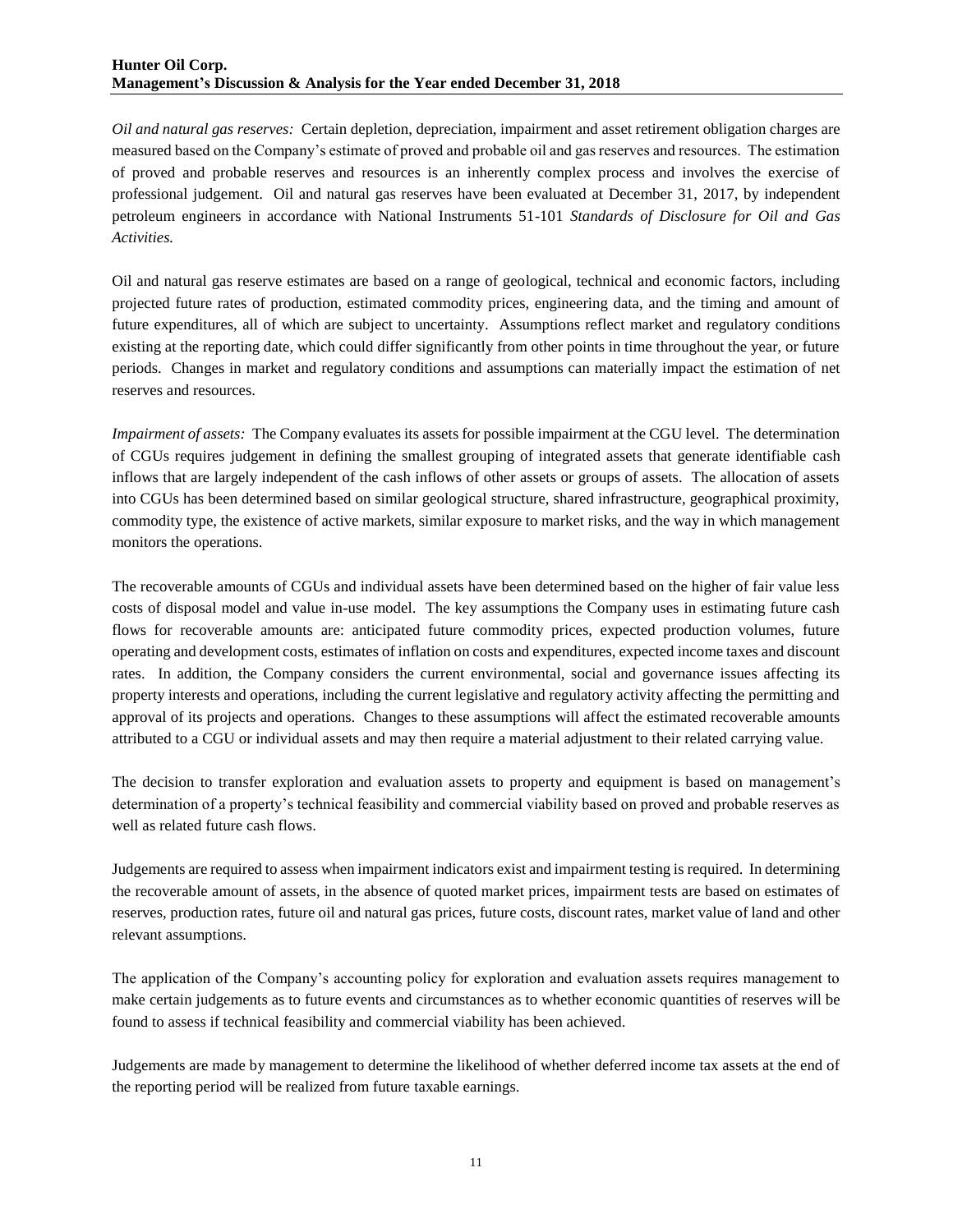*Asset retirement obligations:* The Company estimates and recognizes liabilities for future asset retirement obligations and restoration of exploration and evaluation assets, and for oil and gas development and producing assets. These provisions are based on estimated costs, which take into account the anticipated method and extent of restoration, technological advances and the possible future use of the asset. Actual costs are uncertain, and estimates can vary as a result of changes to relevant laws and regulations, the emergence of new restoration techniques, operating experience and prices. The expected timing of future retirement and restoration may change due to these factors, as well as affect the estimates of reserve life. Changes to assumptions related to future expected costs, discount rates and timing may have a material impact on the amounts presented. The Company has chosen to use a risk-free rate for discounting asset retirement obligations.

#### **NEW ACCOUNTING STANDARDS**

#### *IFRS 9: Financial Instruments*

The complete version of *IFRS 9* was issued in July 2014. It replaced guidance in *IAS 39, Financial Instruments: Recognition and Measurement,* that relates to the classification and measurement of financial instruments. *IFRS 9* retains, but simplifies, the mixed measurement model and establishes three primary measurement categories for financial assets: amortized cost, fair value through other comprehensive income (OCI) and fair value through profit and loss (P&L). The basis of classification depends on the entity's business model and the contractual cash flow characteristics of the financial asset. Investments in equity instruments are required to be measured at fair value through profit or loss with the irrevocable option at inception to present changes in fair value in OCI not recycling. There is now a new expected credit losses model that replaces the incurred loss impairment model used in *IAS 39*. For financial liabilities, there were no changes to classification and measurement except for the recognition of changes in own credit risk in other comprehensive income, for liabilities designated at fair value through profit or loss. *IFRS 9* relaxes the requirements for hedge effectiveness by replacing the bright line hedge effectiveness tests. It requires an economic relationship between the hedged item and hedging instrument and for the "hedged ratio" to be the same as the one management actually uses for risk management purposes. Contemporaneous documentation is still required but is different to that currently prepared under *IAS 39.* The Company retrospectively adopted *IFRS 9* on January 1, 2018. Due to the short-term and/or liquid nature of its financial assets and financial liabilities, the adoption had no impact on the amounts recognized in the Company's consolidated financial statements for the year ended December 31, 2018.

## *IFRS 15: Revenue from Contracts with Customers*

*IFRS 15* deals with revenue recognition and establishes principles for reporting useful information to users of financial statements about the nature, amount, timing and uncertainty of revenue and cash flows arising from an entity's contracts with customers. Revenue is recognized when a customer obtains control of a good or service and thus has the ability to direct the use and obtain the benefits from the good or service. In accordance with *IFRS 15*, the Company recognizes revenue when it satisfies a performance obligation (when control of the commodities is transferred to the purchaser). The standard replaces *IAS 18, Revenue,* and *IAS 11, Construction Contracts,* and related interpretations. On January 1, 2018, the Company adopted *IFRS 15* using the modified retrospective approach with a practical expedient that allows the Company to avoid re-considering the accounting for any sales contracts that were completed prior to the adoption date and were previously accounted for under *IAS 18*. The adoption had no impact on the Company's consolidated financial statements for the year ended December 31, 2018.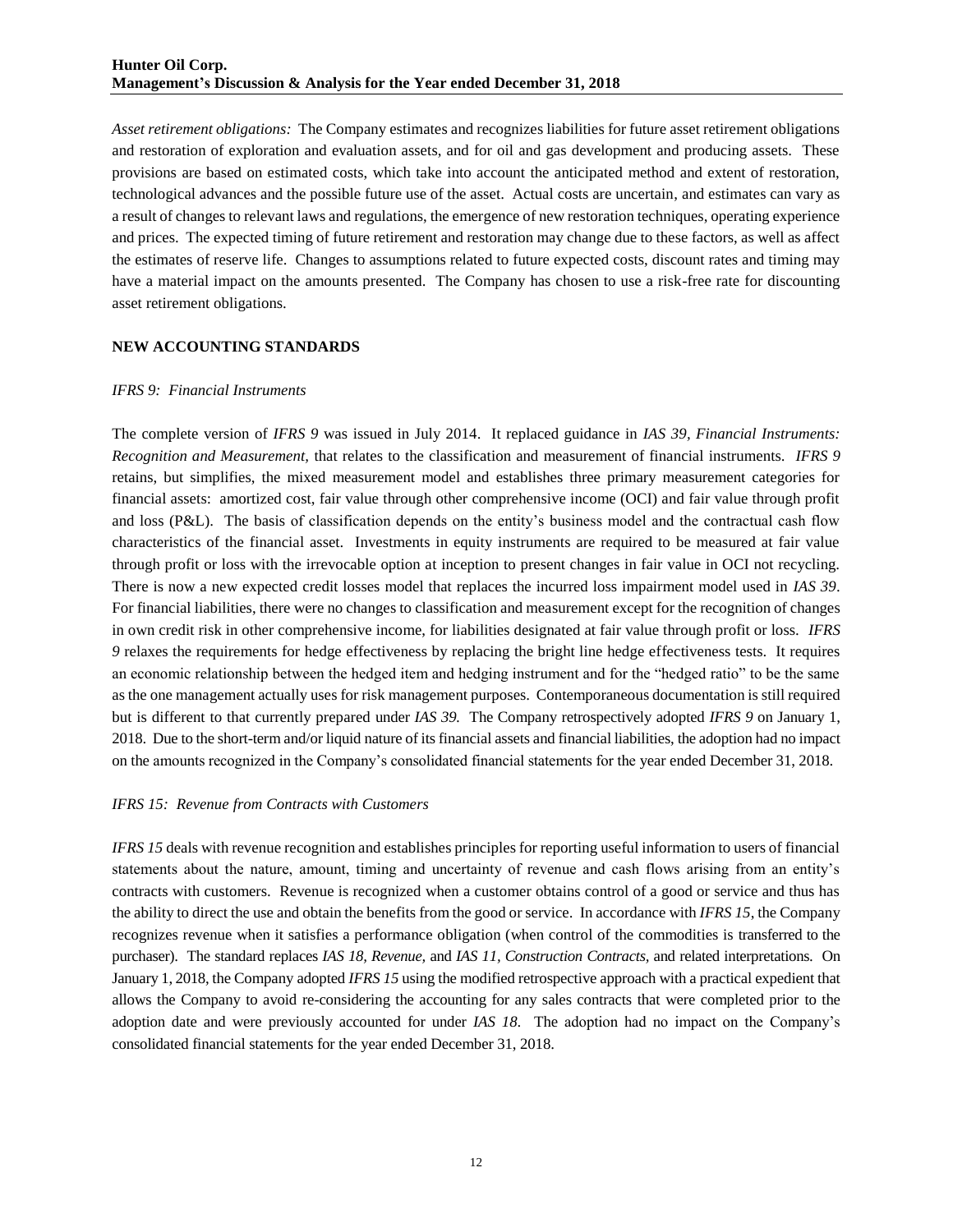## **FUTURE ACCOUNTING PRONOUNCEMENTS**

The following new standards and amendments to standards and interpretations are effective for annual periods beginning after January 1, 2019 and have not been applied in preparing these financial statements.

## *IFRS 16: Leases*

This new standard replaces *IAS 17, Leases,* and the related interpretative guidance. *IFRS 16* applies a control model to the identification of leases, distinguishing between a lease and a service contract on the basis of whether the customer controls the asset being leased. For those assets determined to meet the definition of a lease, *IFRS 16* introduces significant changes to the accounting by lessees, introducing a single, on-balance sheet accounting model that is similar to current finance lease accounting, with limited exceptions for short-term leases or leases of low value assets. Lessor accounting is not substantially changed. The standard is effective for annual periods beginning on or after January 1, 2019, with early adoption permitted for entities that have adopted *IFRS 15*. The Company has not fully assessed the impact of *IFRS 16* on the financial statements, but does not expect the impact to be significant.

There are no other IFRS or IFRIC interpretations that are not yet effective that would be expected to have a material impact on the Company.

## **POTENTIAL RISKS AND UNCERTAINTIES**

The resource industry is highly competitive and, in addition, exposes the Company to a number of risks. Resource exploration and development involves a high degree of risk, which even a combination of experience, knowledge and careful evaluation may not be able to overcome. It is also highly capital intensive and the ability to complete a development project may be dependent on the Company's ability to raise additional capital. In certain cases, this may be achieved only through joint ventures or other relationships, which would reduce the Company's ownership interest in the project. There is no assurance that development operations will prove successful.

## **Risks Associated with Financial Assets and Liabilities**

The Company is exposed to financial risks arising from its financial assets and liabilities. Financial risks include market risks (such as commodity prices, foreign exchange and interest rates), credit risk and liquidity risk. The future cash flows of financial assets or liabilities may fluctuate due to movements in market prices and the exposure to credit and liquidity risks. Disclosures relating to exposure risk are provided in detail below

## **Credit Risk**

Credit risk is the risk of an unexpected loss if a customer or counterparty to a financial instrument fails to meet its contractual obligations. The Company's financial instruments exposed to concentrations of credit risk are primarily cash and cash equivalents, including restricted cash and accounts receivable.

The Company's receivables mainly consist of amounts due from sales of its crude oil production. The credit quality of financial assets that are neither past due nor impaired can be assessed by reference to external credit ratings (if available) or to historical information about counterparty default rates.

With respect to its crude oil production receivables, the Company was the operator of all its property interests and owned the significant majority of the working interest in producing and non-producing properties.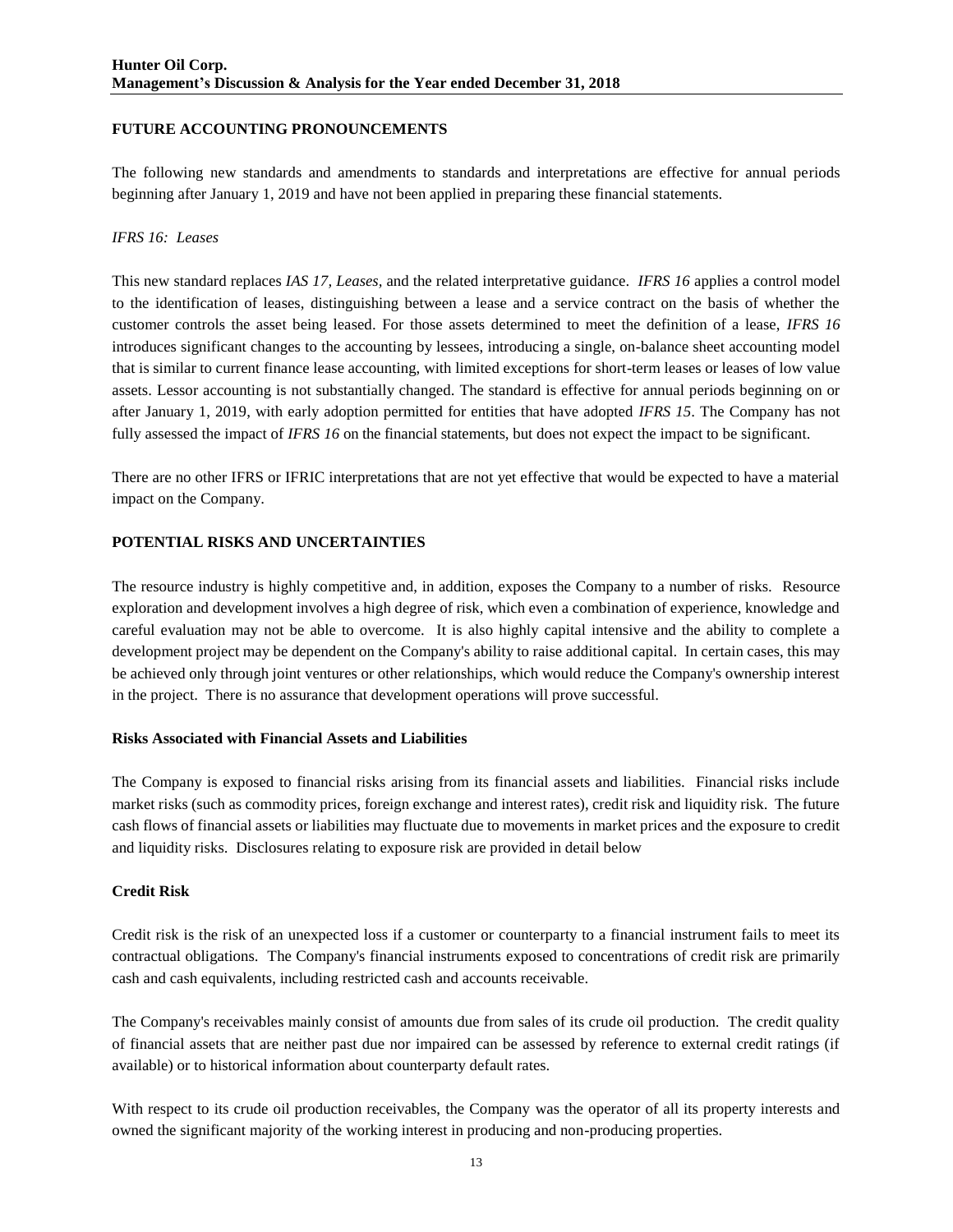Receivables related to the sale of crude oil production were with a major reputable marketer and proceeds were collected within approximately 25 days following the month of delivery.

#### **Liquidity Risk**

Although the Company has no current operations nor operating remaining assets, other than cash, the Board of Directors is actively seeking a transaction(s) whereby it will continue as a going concern. The proposed business of the Company involves a high degree of risk and there is no assurance that the Company will identify an appropriate business for acquisition or investment, and even if so identified, it may not be able to finance such an acquisition or investment within the requisite period. Additional funds will be required to enable the Company to pursue such an initiative and the Company may be unable to obtain such financing on terms which are satisfactory to it. Furthermore, there is no assurance that the business will be profitable. These factors indicate the existence of a material uncertainty that may cast doubt about the Company's ability to continue as a going concern. The consolidated financial statements do not reflect the adjustments to the carrying values of assets and liabilities and the reported expenses and balance sheet classifications that would be necessary were the going concern assumption deemed to be inappropriate. These adjustments could be material.

## **Foreign Exchange Risk**

Substantially all of the Company's assets and expenditures are either denominated in or made with US dollars. As a result, the Company has limited exposure to foreign exchange risk in relation to existing commitments or assets denominated in a foreign currency. The Company has chosen not to enter into any foreign exchange contracts since its Canadian dollar working capital balances are not significant to the consolidated entity.

#### **Additional Financing**

To the extent that external sources of capital, including the issuance of additional common shares, become limited or unavailable, the Company's ability to make necessary capital investments to maintain or expand its oil and gas exploration and development activities will be impaired.

## **Commodity Price Risk**

The Company is exposed to fluctuations in the world commodity prices for its products with a corresponding impact to cash flow. Reduced cash flow may result in lower levels of capital being available for field activity, thus compromising the Company's capacity to grow production while at the same time replacing continuous production declines from existing properties. When the Company forecasts increased debt levels due to capital expenditures exceeding cash flow, it may enter into oil and natural gas hedging contracts in order to provide stability of future cash flow. The Company engages in derivative financial instruments solely to manage its commodity price risk exposure relative to its actual commodity production and not for speculative purposes. The Company had no derivative contracts in place at December 31, 2018.

## **Dependence on Key Personnel**

The Company has a small management team and the loss of a key individual or the inability to attract suitably qualified personnel in the future could materially and adversely affect the Company's business.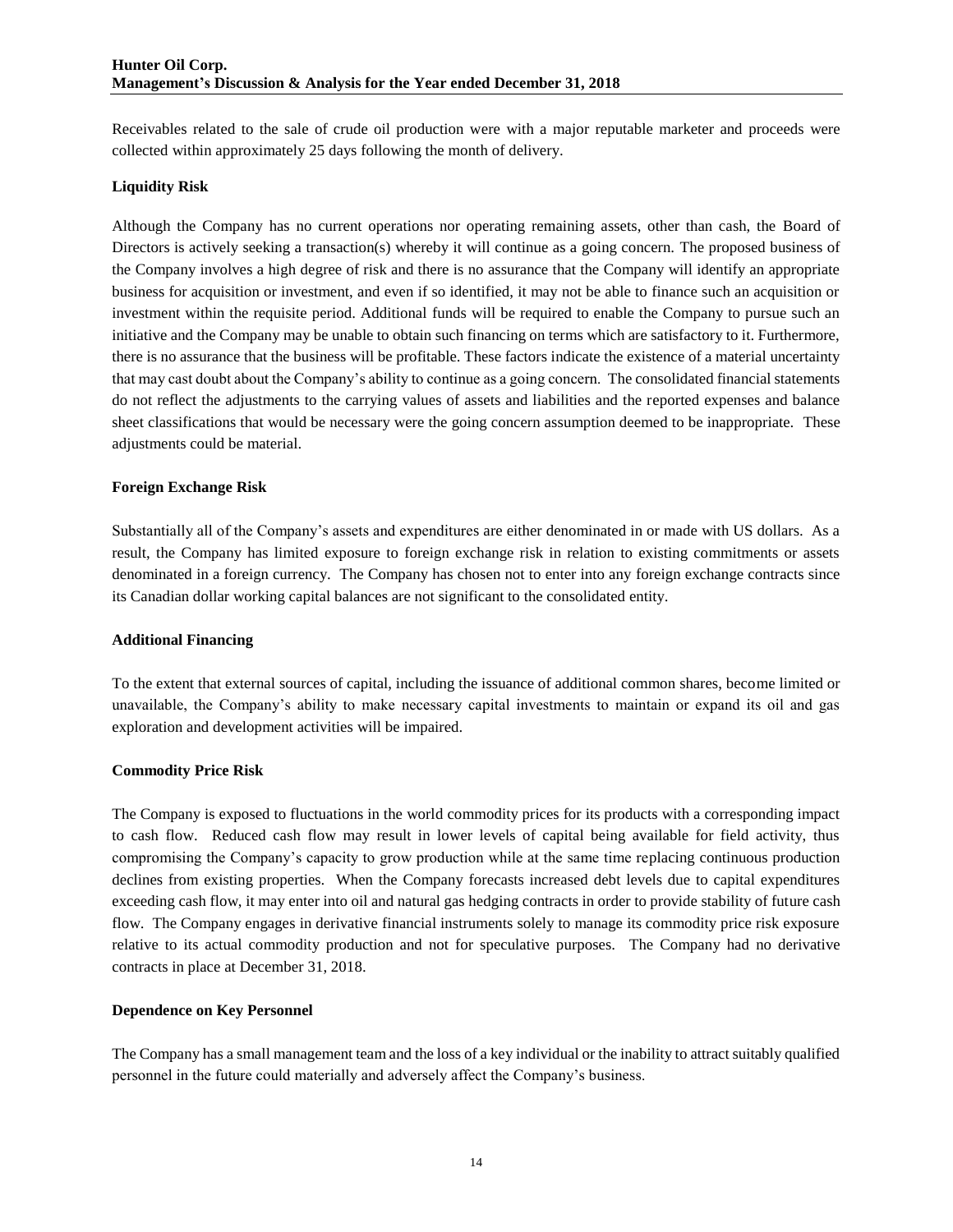## **Environmental Regulation**

The oil and gas industry is subject to environmental regulation. A breach of such legislation may result in the imposition of fines or issuance of clean up orders in respect of the Company or its properties. Such legislation may be changed to impose higher standards and potentially costlier obligations. The Company endeavors to operate in such a manner to ensure it conforms to the standards and government regulations required for each jurisdiction in which it operates.

## **Foreign Investments**

The Company expects that its oil and gas exploration activities will take place principally outside of Canada for the foreseeable future. As such, the Company's operations are subject to a number of risks over which it has no control. These risks may include risks related to economic, social or political instability or change, terrorism, hyperinflation, currency non-convertibility or instability, changes of laws affecting foreign ownership, government participation, taxation, working conditions, rates of exchange, exchange control, exploration licensing, petroleum and export licensing and export duties as well as government control over domestic oil and gas pricing. The Company endeavors to operate in such a manner in order to minimize and mitigate its exposure to these risks. However, there can be no assurance that the Company will be successful in protecting itself from the impact of all of these risks.

## **General Economic Conditions**

There has been a high level of volatility in the world financial markets over the past few years. This volatility has caused investors to become less willing to provide debt or equity financing to most companies and in particular to junior resource companies. This will potentially make completing financings for the Company difficult in the foreseeable future.

## **Market Risks**

The Company is subject to normal market risks including fluctuations in foreign exchange rates and interest rates. While the Company manages its operations in order to minimize exposure to these risks, the Company has not entered into any derivatives or contracts to hedge or otherwise mitigate this exposure.

## **Government Regulations**

The Company's oil and gas concessions may be subject to various federal and local governmental regulations. Matters subject to regulation include discharge permits for drilling operations, drilling and abandonment bonds, reports concerning operations, the spacing of wells, and pooling of properties and taxation. From time to time, regulatory agencies have imposed price controls and limitations on production by restricting the rate of flow of oil and gas wells below actual production capacity in order to conserve supplies of oil and gas. The production, handling, storage, transportation and disposal of oil and gas, by-products thereof and other substances and materials produced or used in connection with oil and gas operations are also subject to regulation under federal and local laws and regulations relating primarily to the protection of human health and the environment. The Company incurs expenditures related to complying with these laws and for remediation of existing environmental contamination. The requirements imposed by such laws and regulations are frequently changed and subject to interpretation, and the Company is unable to predict the ultimate cost of compliance with these requirements or their effect on its operations.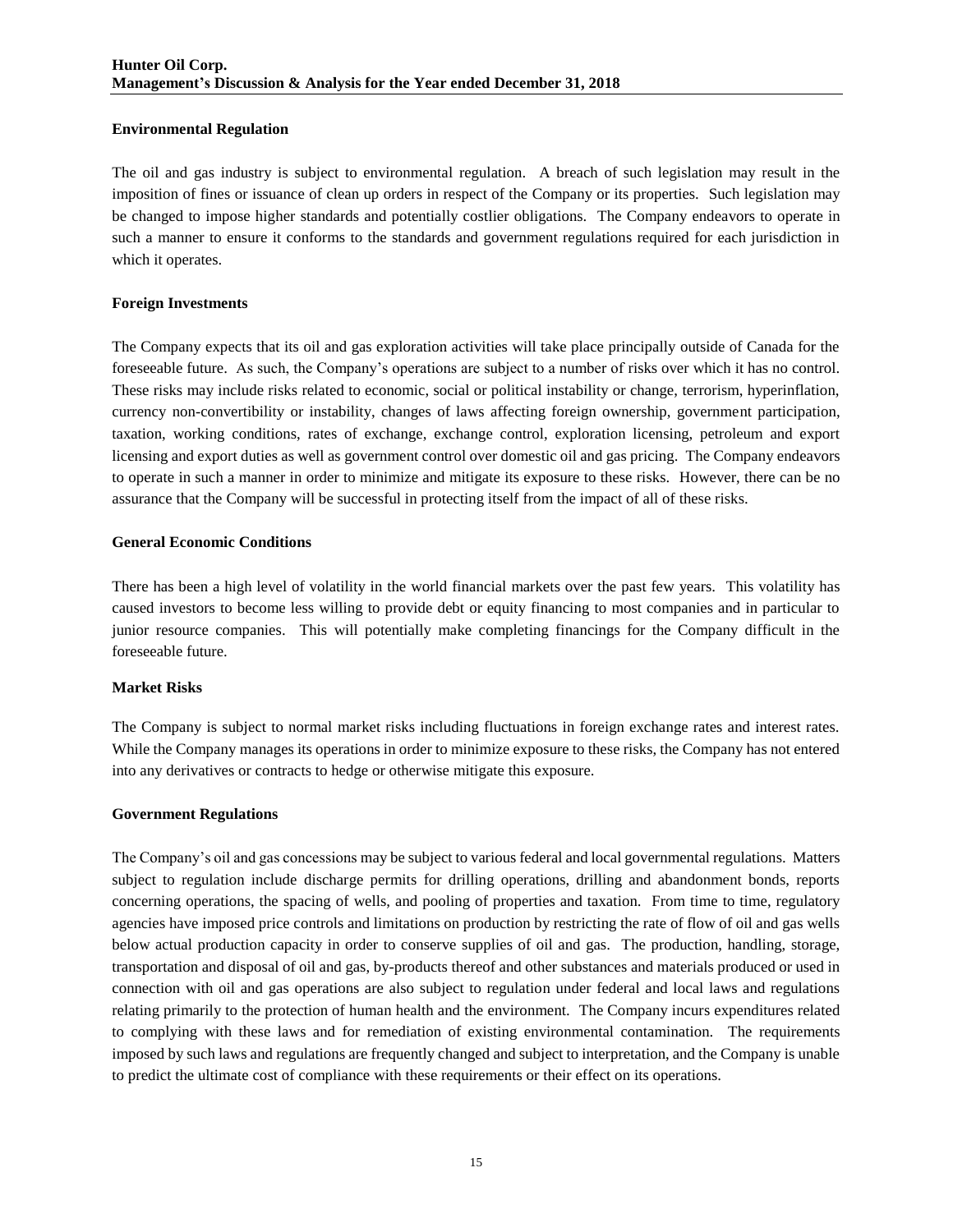# **OTHER MD&A INFORMATION NOT DISCLOSED ELSEWHERE**

## **Disclosure of Share Capital**

Authorized capital:

 25 million preference shares of no par value; Unlimited common shares of no par value.

Issued and outstanding at April 1, 2019:

13,260,871 common shares.

As at April 8, 2019 the Company has no stock options outstanding. A summary of the stock option activity during the year ended December 31, 2018 is as follows:

|                                      | Number of      |   | Weighted-Average            |
|--------------------------------------|----------------|---|-----------------------------|
|                                      | <b>Options</b> |   | <b>Exercise Price (C\$)</b> |
| Oustanding, December 31, 2017 & 2016 |                |   |                             |
| Granted                              | 1.250          | S | 0.80                        |
| Exercised                            | (190)          |   | 0.80                        |
| Cancelled                            | (1,060)        |   | 0.80                        |
| Outstanding, December 31, 2018       | -              |   |                             |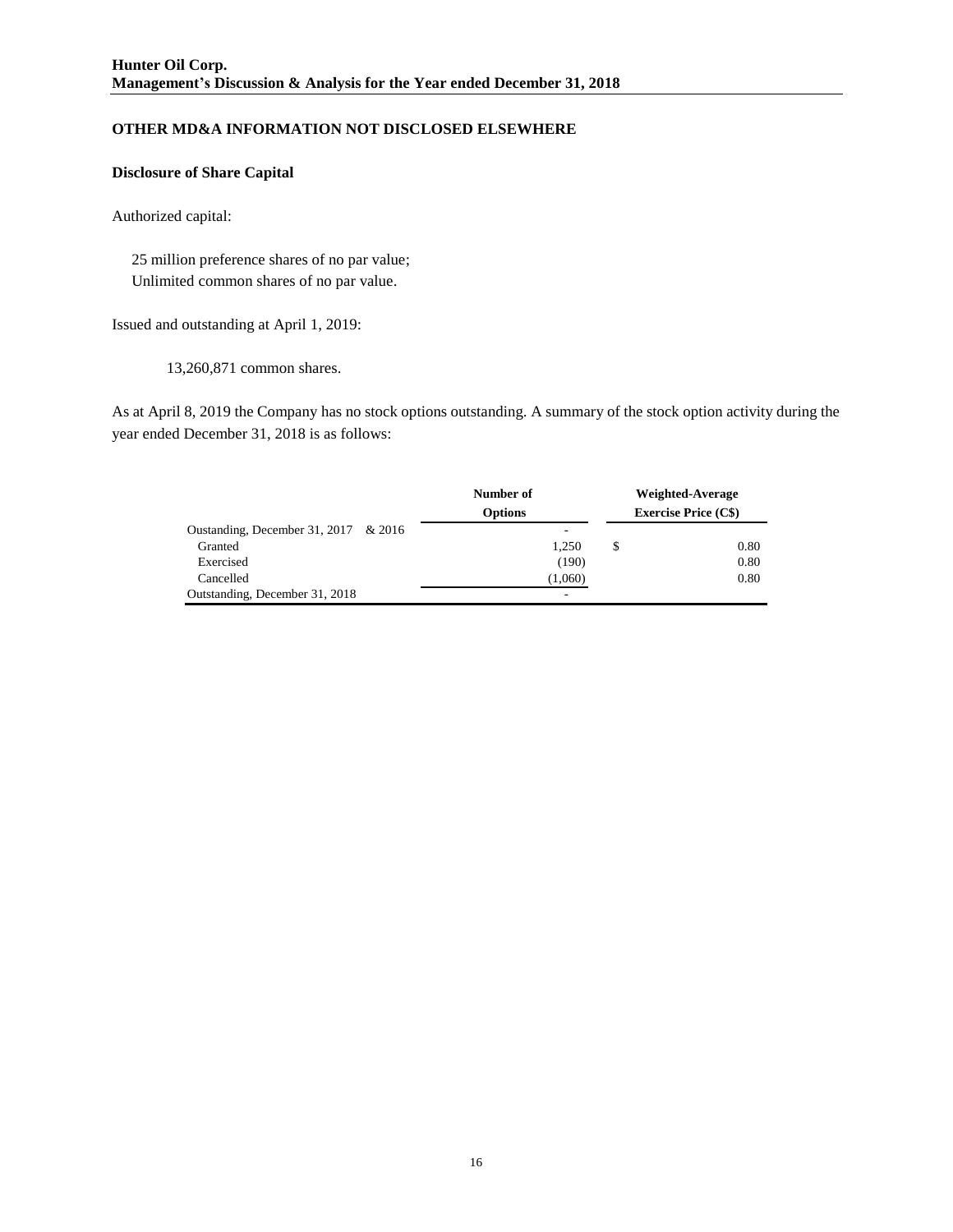#### **Forward-Looking Statements**

Certain statements contained in this Management's Discussion and Analysis and in certain documents incorporated by reference into this Management's Discussion and Analysis contain estimates and assumptions which management are required to make regarding future events and may constitute forward-looking statements within the meaning of applicable securities laws. Management's assessment of future operations, drilling and development plans and timing thereof, other capital expenditures and timing thereof, methods of financing capital expenditures and the ability to fund financial liabilities, expected commodity prices and the impact on the Company and the impact of the adoption of future changes in accounting standards may constitute forward-looking statements under applicable securities laws and necessarily involve risks including, without limitation, risks associated with oil and gas exploration, development, exploitation, the flexibility of capital funding plans and the source of funding therefore; production, marketing and transportation, loss of markets, volatility of commodity prices, the effect of the Company's risk management program, including the impact of derivative financial instruments; currency fluctuations, imprecision of reserve estimates, environmental risks, competition from other producers, inability to retain drilling rigs and other services, incorrect assessment of the value of acquisitions, failure to realize the anticipated benefits of acquisitions, the inability to fully realize the benefits of the acquisitions, delays resulting from or inability to obtain required regulatory approvals and ability to access sufficient capital from internal and external sources.

All statements other than statements of historical fact may be forward-looking statements. Forward-looking statements are often, but not always, identified by the use of words such as "seek", "anticipate", "plan", "continue", "estimate", "expect", "may", "will", "project", "predict", "potential", "targeting", "intend", "could", "might", "should", "believe" and similar other expressions. These statements involve known and unknown risks, uncertainties and other factors that may cause actual results or events to differ materially from those anticipated in such forwardlooking statements. The Company believes that the expectations reflected in these forward-looking statements are reasonable but no assurance can be given that these expectations will prove to be correct and such forward-looking statements included in, or incorporated by reference into, this MD&A should not be unduly relied upon. These statements speak only as of the date of this MD&A as the case may be. The Company does not intend, and does not assume an obligation, to update these forward-looking statements, except as required by securities law.

In particular, this MD&A and the documents incorporated by reference include, but are not limited to, forward-looking statements pertaining to the following:

- the quantity of reserves and contingent resources;
- crude oil operations and production levels;
- capital expenditure programs, including drilling programs, asset retirement and abandonment activities and pipeline construction projects, and the timing and method of financing thereof;
- projections of market prices and costs;
- supply, demand and pricing for crude oil;
- expectations regarding the Company's ability to raise capital and to continually add to reserves through acquisitions and development
- drilling inventory, drilling plans and timing of drilling, re-completion and tie-in of wells;
- plans for production facilities construction and completion and the timing and method of funding thereof;
- productive capacity of wells, anticipated or expected production rates and anticipated dates of commencement of production;
- drilling, completion and facilities costs;
- results of various projects of the Company;
- timing of receipt of regulatory approvals;
- timing and effect of production increases and the related effect and timing on operating costs per BOE;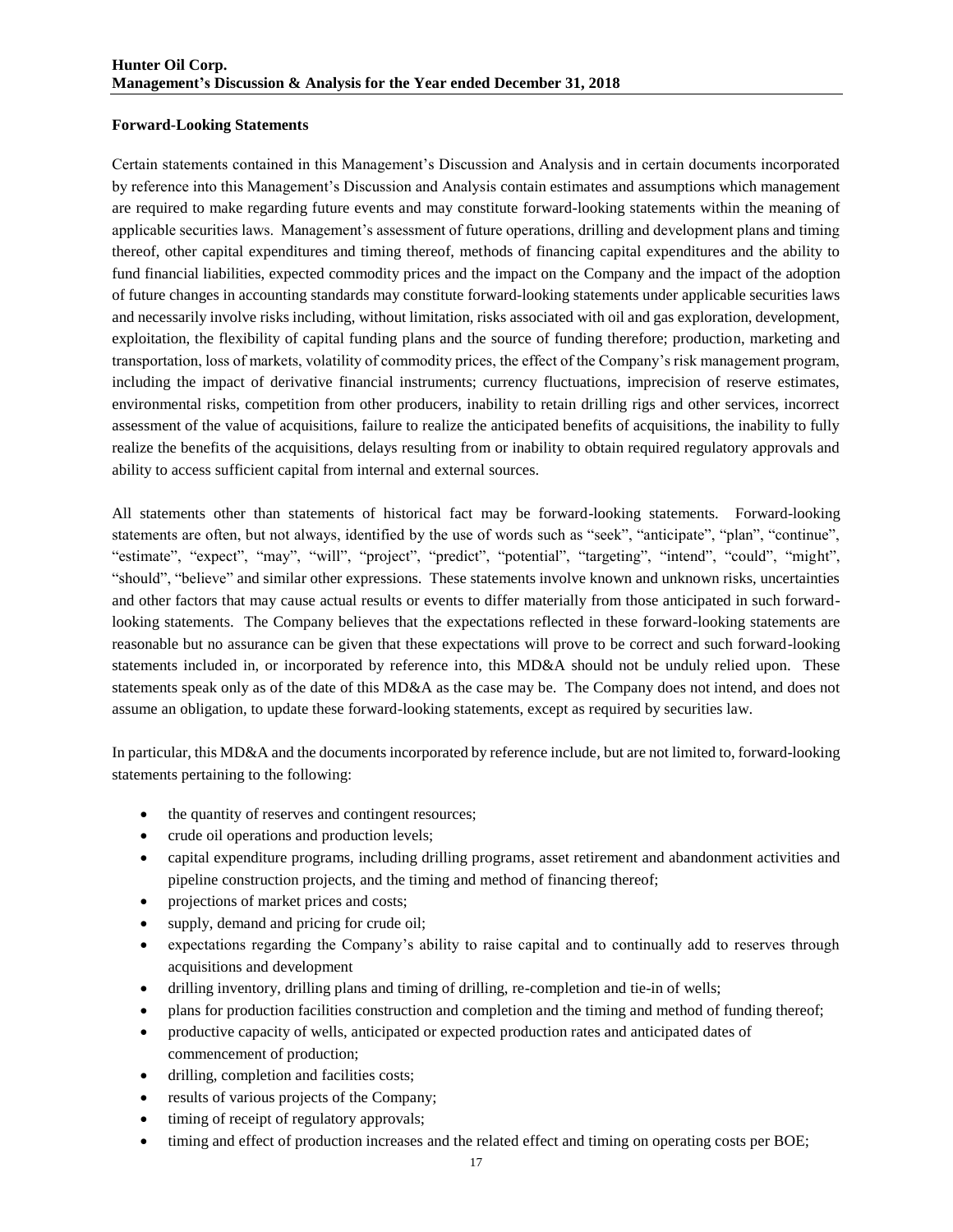- ability to lower cost structure in certain projects of the Company;
- growth expectations within the Company;
- timing of development of undeveloped reserves;
- the tax horizon and tax related implications of the Company;
- supply and demand for oil;
- the performance and characteristics of the Company's oil and natural gas properties;
- the Company's acquisition strategy, the criteria to be considered in connection therewith and the benefits to be derived therefrom;
- the impact of federal and state governmental regulation on the Company, either directly or relative to other oil and gas issuers of similar size;
- realization of the anticipated benefits of acquisitions and dispositions;
- weighting of production between different commodities;
- expected levels of royalty rates, production and workover costs, office field expenses, general and administrative costs, costs of services and other costs and expenses
- benefits or costs related to settlement of financial instruments; and
- treatment under government regulation and taxation, including hydrocarbon taxation regimes

This forward-looking information is based on a number of assumptions and factors, including, but not limited to, the following:

- assumptions set out herein and in the Company's most recently filed Form 51-101F1 oil and gas report;
- stability in the credit markets and continued willingness of lenders to lend capital to issuers such as the Company;
- continuing availability of funds for capital expenditures through internally generated cash and/or equity raises and debt raises;
- stability of political and fiscal regimes in the countries in which the Company operates;
- ability of the Company to hold mineral leases and projects in which it has interests and to find suitable industry partners to assume or share capital expenditure requirements necessary to keep various of the Company's projects in good standing, if and as needed;
- stable future costs;
- availability of equipment and personnel when required for operations;
- future strong demand for oil;
- that the Company will not experience unforeseen delays, unexpected geological, environmental or other natural occurrences, equipment failures, permitting delays or delays in procurement of required equipment or personnel;
- that the Company will not experience labor or contract disputes;
- that the Company's financial condition and development plans and those of its co-venturers will not substantially change;
- the assumptions underlying reserve estimates;
- that indications of early results are reasonably accurate predictors of the prospectiveness of the hydrocarbon bearing strata;
- that environmental and other regulations affecting the Company will not substantially change and that required regulatory approvals will be available when required;
- that expected production from future wells can be achieved as modeled and that declines will match the modeling;
- that rates of return as modeled can be achieved;
- that reserve recoveries are consistent with management's expectations;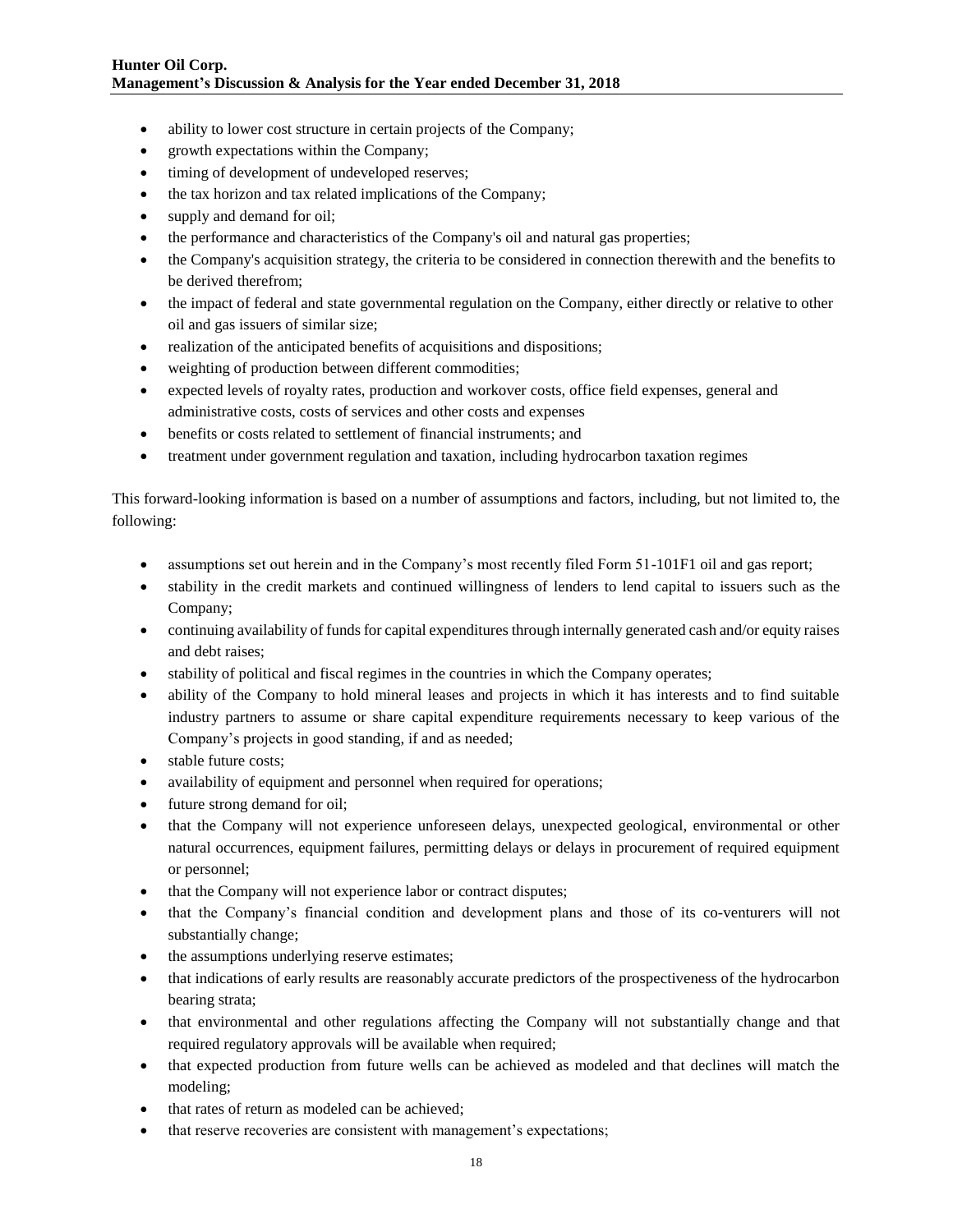- that additional wells are actually drilled and completed;
- expectations and assumptions regarding future growth, results of operations, production, future capital and other expenditures (including the amounts, nature and sources of funding thereof);
- plans for, and results of, drilling activities; and
- assumptions regarding business prospects and opportunities.

Although the Company believes that the expectations reflected in the forward-looking statements are reasonable, there can be no assurance that such expectations will prove to be correct. The Company cannot guarantee future results, levels of activity, performance or achievements. Moreover, neither the Company nor any other person assumes responsibility for the outcome of the forward-looking statements. Many of the risks and other factors are beyond the Company's control, which could cause actual results to differ materially from those anticipated in these forwardlooking statements as a result of risk factors as set forth, but not limited to, those below and elsewhere in this MD&A:

- volatility in market prices for oil;
- liabilities and risks inherent in oil operations;
- uncertainties associated with estimating reserves;
- competition for capital, acquisitions of reserves, undeveloped lands and skilled personnel;
- incorrect assessments of the value of acquisitions;
- incorrect assessments of the recoverability of asset costs and investments;
- geological, technical, drilling and processing problems; and
- governmental, regulatory and taxation regimes.